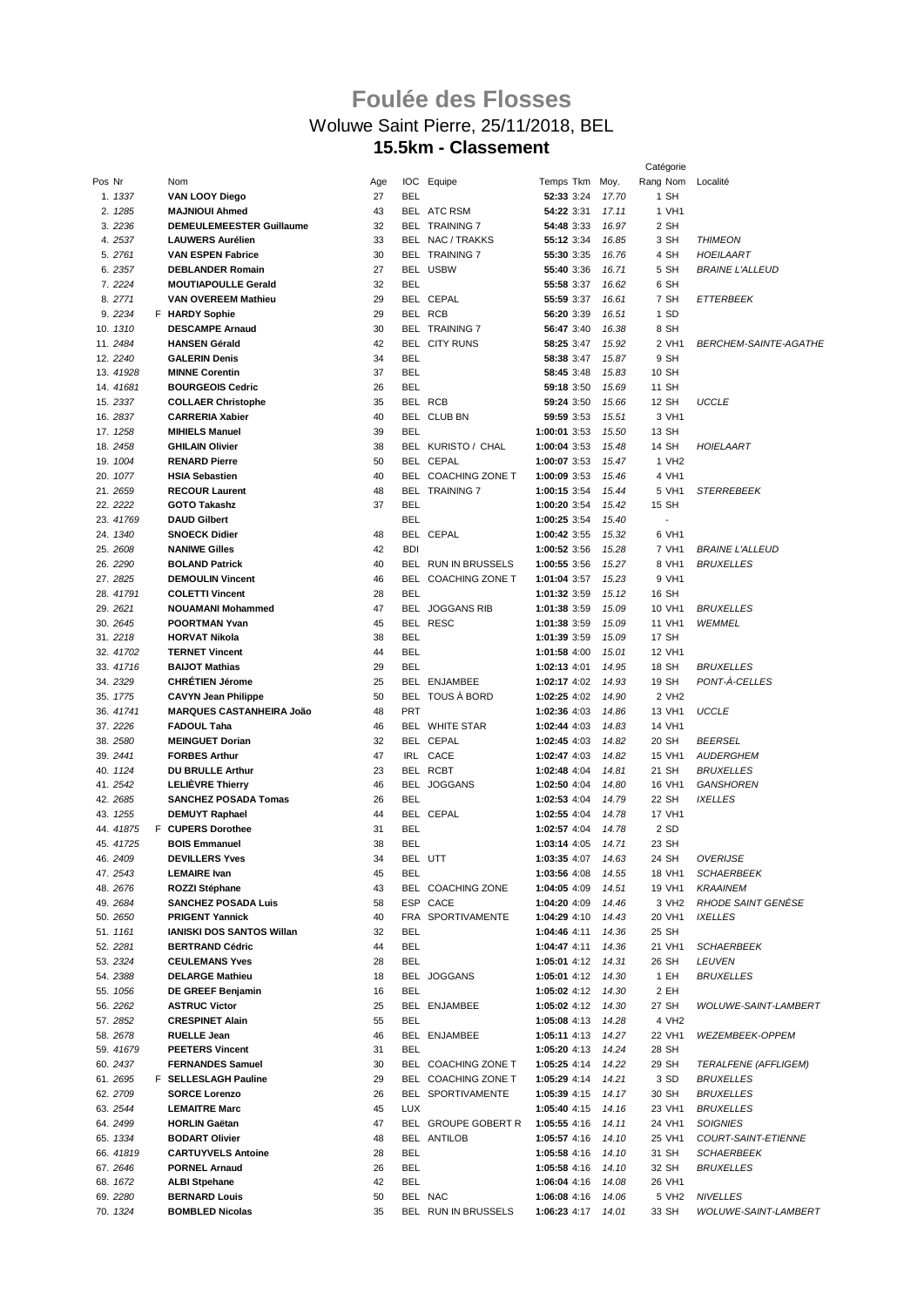| 71. 2407   | <b>F</b> DESILLE Nicole         | 51 |            | BEL RIWA                  | 1:06:27 4:18 | 14.00 | 1 VD2                    | <i>LA HULPE</i>            |
|------------|---------------------------------|----|------------|---------------------------|--------------|-------|--------------------------|----------------------------|
| 72. 2719   | <b>STOCKMANS François</b>       | 52 |            | BEL RCB                   | 1:06:35 4:18 | 13.97 | 6 VH2                    | <b>BRUXELLES</b>           |
| 73. 2275   | <b>BELLEMANS Filip</b>          | 45 |            | BEL RUNNING MATE          | 1:06:36 4:18 | 13.96 | 27 VH1                   | <b>OVERIJSE</b>            |
| 74.2784    | <b>VERMAEREN Patrick</b>        | 58 |            | <b>BEL SPIRIDON AALST</b> | 1:06:40 4:19 | 13.95 | 7 VH <sub>2</sub>        | <b>LEDE</b>                |
|            |                                 |    |            |                           |              |       |                          |                            |
| 75.2501    | <b>HURLEY Alexander</b>         | 43 | <b>IRL</b> |                           | 1:06:42 4:19 | 13.94 | 28 VH1                   | <b>UCCLE</b>               |
| 76.2772    | <b>VAN RAEMDONCK Gilles</b>     | 52 |            | BEL RIWA                  | 1:06:44 4:19 | 13.94 | 8 VH <sub>2</sub>        | LASNE                      |
| 77.2610    | <b>NEILL Simon</b>              | 49 |            | GBR SPORTIVAMENTE         | 1:06:50 4:19 | 13.92 | 29 VH1                   | <b>BXL</b>                 |
| 78.2403    | <b>DEPOUILLE Henri-François</b> | 40 |            | BEL MYSTERE               | 1:06:51 4:19 | 13.91 | 30 VH1                   | <b>NIVELLES</b>            |
| 79. 1617   | <b>MIRAGLIESE Pierre</b>        | 43 | <b>BEL</b> |                           | 1:06:54 4:19 | 13.90 | 31 VH1                   |                            |
| 80. 2416   | <b>DOWLING Paul</b>             | 37 | <b>IRL</b> |                           | 1:06:55 4:19 | 13.90 | 34 SH                    | <b>BRUSSELS</b>            |
|            |                                 |    |            |                           |              |       |                          |                            |
| 81. 41686  | <b>DANNER Pierre</b>            | 34 | <b>BEL</b> |                           | 1:06:56 4:20 | 13.90 | 35 SH                    |                            |
| 82. 2604   | <b>MULLER Matthieu</b>          | 35 | <b>BEL</b> |                           | 1:06:57 4:20 | 13.89 | 36 SH                    | ENGHIEN                    |
| 83. 1309   | <b>LEO Marc</b>                 | 54 |            | BEL LEEUWERIK             | 1:06:58 4:20 | 13.89 | 9 VH2                    |                            |
| 84. 41699  | <b>SEGHIN Maxime</b>            |    | <b>BEL</b> |                           | 1:06:59 4:20 | 13.89 | $\overline{\phantom{a}}$ |                            |
| 85.2810    | <b>COSTA Stefane</b>            | 18 | <b>BEL</b> |                           | 1:07:06 4:20 | 13.86 | 3 EH                     |                            |
| 86.2345    | <b>CROSS Richard</b>            | 51 |            | GBR TEAM GRATE BRIT       | 1:07:06 4:20 | 13.86 | 10 VH <sub>2</sub>       | HOEILAART                  |
|            |                                 |    |            |                           |              |       |                          |                            |
| 87.2692    | <b>SCHREURS Sébastien</b>       | 42 |            | BEL UTT                   | 1:07:07 4:20 | 13.86 | 32 VH1                   | OTTIGNIES}                 |
| 88. 1506   | <b>DUFAYS Valentin</b>          | 28 | <b>BEL</b> |                           | 1:07:10 4:20 | 13.85 | 37 SH                    |                            |
| 89. 1308   | <b>PANDELAERE Johnny</b>        | 66 |            | BEL LEEUWERIK             | 1:07:13 4:21 | 13.84 | 1 VH3                    |                            |
| 90. 1266   | <b>FRANTZEN Joel</b>            | 51 | <b>BEL</b> |                           | 1:07:16 4:21 | 13.83 | 11 VH <sub>2</sub>       | WATERLOO 1410              |
| 91.2683    | <b>SALAZAR Noel</b>             | 45 |            | BEL RIBC                  | 1:07:17 4:21 | 13.82 | 33 VH1                   | <b>MOLENBEEK</b>           |
| 92. 1264   | <b>SANTOS Nuno</b>              | 37 |            | PRT SPORTIVAMENTE         | 1:07:27 4:22 | 13.79 | 38 SH                    | <b>BRUSSELS</b>            |
|            |                                 |    |            |                           |              |       |                          |                            |
| 93.2361    | DE BUYL Quentin                 | 18 | <b>BEL</b> |                           | 1:07:27 4:22 | 13.79 | 4 EH                     | <b>OVERIJSE</b>            |
| 94. 2552   | <b>LIPPOLIS Adrien</b>          | 31 | <b>ITA</b> |                           | 1:07:28 4:22 | 13.79 | 39 SH                    | <i>BRUXELLES</i>           |
| 95.2751    | <b>VANDERPERREN Cédric</b>      | 47 | <b>BEL</b> |                           | 1:07:35 4:22 | 13.76 | 34 VH1                   | RHODE-SAINT-GENESE         |
| 96.2729    | <b>THOMAS Maxime</b>            | 28 | BEL /      |                           | 1:07:35 4:22 | 13.76 | 40 SH                    | <i>BRUXELLES</i>           |
| 97.2675    | F ROZENBERG Sandrine            | 47 |            | BEL TRAKKS/CEPAL          | 1:07:38 4:22 | 13.75 | 1 VD1                    | <b>WATERLOO</b>            |
| 98.2309    | <b>BUCELLA Fabrizio</b>         | 45 | <b>BEL</b> |                           | 1:07:42 4:23 | 13.74 | 35 VH1                   | <b>BRUSSELS</b>            |
|            |                                 |    |            |                           |              |       |                          |                            |
| 99.2588    | <b>MEULEBROUCK Nicolas</b>      | 27 |            | BEL RUN IN BRUSSELS       | 1:07:58 4:24 | 13.68 | 41 SH                    | <b>GANSHOREN</b>           |
| 100. 1314  | <b>DELHOVE Francis</b>          | 40 |            | BEL NAC                   | 1:08:02 4:24 | 13.67 | 36 VH1                   |                            |
| 101.2806   | <b>WUCIK Joseph</b>             | 54 | <b>USA</b> |                           | 1:08:03 4:24 | 13.67 | 12 VH <sub>2</sub>       | <b>EVERE</b>               |
| 102. 2546  | <b>LÉONARD Matthieu</b>         | 27 | <b>BEL</b> |                           | 1:08:04 4:24 | 13.66 | 42 SH                    | WOLUWE-SAINT-LAMBERT       |
| 103. 41707 | <b>CASSINY Patrick</b>          | 31 | <b>BEL</b> |                           | 1:08:06 4:24 | 13.66 | 43 SH                    |                            |
|            | DE CLIPPELE Antoine             | 24 | <b>BEL</b> |                           |              | 13.63 | 44 SH                    |                            |
| 104. 41830 |                                 |    |            |                           | 1:08:16 4:25 |       |                          | <i>BRUXELLES</i>           |
| 105. 2422  | <b>DUPONT Jerome</b>            | 42 | <b>BEL</b> |                           | 1:08:18 4:25 | 13.62 | 37 VH1                   | <b>WAREMME</b>             |
| 106. 2508  | <b>JANSSENS Eric</b>            | 47 | <b>BEL</b> |                           | 1:08:20 4:25 | 13.61 | 38 VH1                   | SCHAERBEEK                 |
| 107. 2556  | <b>LOTIN Arnaud</b>             | 28 |            | BEL SMAL TEAM             | 1:08:31 4:26 | 13.58 | 45 SH                    | SCHAERBEEK                 |
| 108. 1343  | DE WAGTER John                  | 35 |            | BEL LA FORESTIERE         | 1:08:36 4:26 | 13.56 | 46 SH                    |                            |
| 109. 2574  | <b>MASSONNET François</b>       | 32 | <b>BEL</b> |                           | 1:08:53 4:27 | 13.50 | 47 SH                    | <i>BRUXELLES</i>           |
|            |                                 | 40 | <b>BEL</b> |                           | 1:08:56 4:27 | 13.49 | 39 VH1                   |                            |
| 110. 2427  | <b>ERCULISSE Jerome</b>         |    |            |                           |              |       |                          | <b>WOLUWE-SAINT-PIERRE</b> |
| 111. 2698  | <b>SERGYSELS Pascal</b>         | 50 |            | BEL JOGGANS               | 1:09:01 4:28 | 13.48 | 13 VH <sub>2</sub>       | GANSHOREN                  |
| 112. 2321  | F CAWET Daphné                  | 38 |            | BEL CSF                   | 1:09:04 4:28 | 13.47 | 4 SD                     | UCCLE                      |
| 113. 2579  | F MEHHSATOU Fatima              | 39 | <b>BEL</b> |                           | 1:09:08 4:28 | 13.45 | 5 SD                     | <b>WEMMEL</b>              |
| 114. 1051  | <b>HUSSON Thibaud</b>           | 28 | <b>BEL</b> |                           | 1:09:12 4:28 | 13.44 | 48 SH                    |                            |
| 115.2450   | <b>GAIJI Lassaad</b>            | 39 |            | TUN COACHING ZONE         | 1:09:18 4:29 | 13.42 | 49 SH                    | <b>BRUXELLES</b>           |
| 116. 2853  | <b>VANDERLINDEN Marc</b>        | 60 | <b>BEL</b> |                           |              |       | 2 VH3                    |                            |
|            |                                 |    |            |                           | 1:09:29 4:29 | 13.39 |                          |                            |
| 117. 41832 | <b>HERRINGTON David</b>         | 54 | <b>BEL</b> |                           | 1:09:33 4:30 | 13.37 | 14 VH2                   |                            |
| 118. 1316  | <b>CESAR Vincent</b>            | 43 |            | BEL CS DYLE               | 1:09:40 4:30 | 13.35 | 40 VH1                   |                            |
| 119. 2776  | <b>VAUDOISEY Pascal</b>         | 56 |            | FRA RCB                   | 1:09:47 4:31 | 13.33 | 15 VH <sub>2</sub>       | <b>UCCLE</b>               |
| 120. 2764  | <b>VAN HAARE Miguel</b>         | 25 | <b>BEL</b> |                           | 1:09:50 4:31 | 13.32 | 50 SH                    | <b>TERVUREN</b>            |
| 121. 2282  | <b>BICCAI Stefano</b>           | 41 |            | ITA SPORTIVAMENTE         | 1:09:54 4:31 | 13.31 | 41 VH1                   | NEDER-OVER-HEEMBEEK        |
|            |                                 |    |            |                           |              |       |                          |                            |
| 122. 2288  | <b>BOGAERT Stéphan</b>          | 45 |            | BEL SPORTIVAMENTE B       | 1:10:03 4:32 | 13.28 | 42 VH1                   | DWORP                      |
| 123. 1315  | <b>EERTMANS Nicolas</b>         | 47 |            | BEL CS DYLE               | 1:10:08 4:32 | 13.26 | 43 VH1                   |                            |
| 124. 41711 | <b>MOREAN Charles</b>           | 40 | BEL        |                           | 1:10:13 4:32 | 13.25 | 44 VH1                   |                            |
| 125. 2081  | <b>GOETHALS Alexis</b>          | 25 | <b>BEL</b> |                           | 1:10:13 4:32 | 13.25 | 51 SH                    | WEZEMBEEK-OPPEM            |
| 126. 2787  | <b>VERSLYPE Alan</b>            | 37 |            | BEL COACHING ZONE         | 1:10:17 4:33 | 13.23 | 52 SH                    | BIEZ                       |
| 127. 2549  | <b>LEVONEN Mika</b>             | 44 |            | SWE SPORTIVAMENTE         | 1:10:17 4:33 | 13.23 | 45 VH1                   | <b>IXELLES</b>             |
| 128. 1345  | F DARDENNE Sarah                | 32 | <b>BEL</b> |                           | 1:10:26 4:33 | 13.21 | 6 SD                     |                            |
|            |                                 |    |            |                           |              |       |                          |                            |
| 129. 1348  | <b>SYKOVARIS Stamatios</b>      | 52 |            | BEL JOGGANS               | 1:10:28 4:33 | 13.20 | 16 VH2                   |                            |
| 130. 41935 | <b>LYON LYNON Tanguy</b>        | 33 | <b>BEL</b> |                           | 1:10:28 4:33 | 13.20 | 53 SH                    |                            |
| 131. 2756  | VAN DER VLOET David             | 33 | <b>BEL</b> |                           | 1:10:34 4:34 | 13.18 | 54 SH                    | KESSEL-LO                  |
| 132. 1321  | <b>DELMELLE Patrick</b>         | 53 |            | BEL RCB                   | 1:10:34 4:34 | 13.18 | 17 VH <sub>2</sub>       | WATERMAEL                  |
| 133. 2694  | <b>SEGUY Denis</b>              | 54 |            | BEL BTC                   | 1:10:40 4:34 | 13.16 | 18 VH2                   | <b>WOLUWE-SAINT-PIERRE</b> |
| 134. 2417  | <b>DREZE Christian</b>          | 55 |            | BEL NAC                   | 1:10:42 4:34 | 13.16 | 19 VH <sub>2</sub>       | <b>NIVELLES</b>            |
|            |                                 |    |            |                           |              |       |                          |                            |
| 135. 2285  | <b>BINET Sylvain</b>            | 63 |            | FRA OZOIR TRIATHLON       | 1:10:45 4:34 | 13.15 | 3 VH3                    | EVRY                       |
| 136. 41789 | <b>VANDORPE Tim</b>             | 34 | BEL        |                           | 1:10:52 4:35 | 13.13 | 55 SH                    |                            |
| 137. 2359  | <b>DEBRAY Louis Nathan</b>      | 25 | <b>BEL</b> |                           | 1:11:01 4:35 | 13.10 | 56 SH                    | <i>BRUXELLES</i>           |
| 138. 41827 | <b>RAETS Michael</b>            | 34 | <b>BEL</b> |                           | 1:11:02 4:35 | 13.09 | 57 SH                    |                            |
| 139. 2460  | <b>GILLET Etienne</b>           | 56 |            | BEL RCB                   | 1:11:07 4:36 | 13.08 | 20 VH2                   | HOEILAART                  |
| 140. 2490  | <b>HENRY André</b>              | 58 |            | BEL RCB                   | 1:11:09 4:36 | 13.07 | 21 VH2                   | <b>LA HULPE</b>            |
|            |                                 |    |            |                           |              |       |                          |                            |
| 141. 41856 | <b>KAMP Olivier</b>             | 44 | BEL        |                           | 1:11:21 4:37 | 13.04 | 46 VH1                   |                            |
| 142. 2300  | <b>BOURGOIS Mathieu</b>         | 36 |            | BEL HIKING IN BELGI       | 1:11:27 4:37 | 13.02 | 58 SH                    | <b>IXELLES</b>             |
| 143. 2567  | <b>MARCEL Mathieu</b>           | 32 |            | BEL UTT                   | 1:11:28 4:37 | 13.02 | 59 SH                    | <b>WATERMAEL-BOITSFORT</b> |
| 144. 2439  | <b>FERRERI Giovanni</b>         | 55 |            | ITA UTT                   | 1:11:32 4:37 | 13.00 | 22 VH2                   | <b>BRUXELLES</b>           |
| 145. 2783  | F VERLINDEN Nadia               | 49 |            | BEL RCB                   | 1:11:38 4:38 | 12.99 | 2 VD1                    | <b>BRUXELLES</b>           |
| 146. 2389  | <b>DELCHARLERIE Pascal</b>      | 45 |            | BEL LDLV                  | 1:11:38 4:38 | 12.98 | 47 VH1                   | <i>STROMBEEK-BEVER</i>     |
|            |                                 |    |            |                           |              |       |                          |                            |
| 147. 2548  | LEVASSEUR Joël                  | 51 |            | <b>BEL KURISTO</b>        | 1:11:45 4:38 | 12.96 | 23 VH2                   | <b>BRUXELLES</b>           |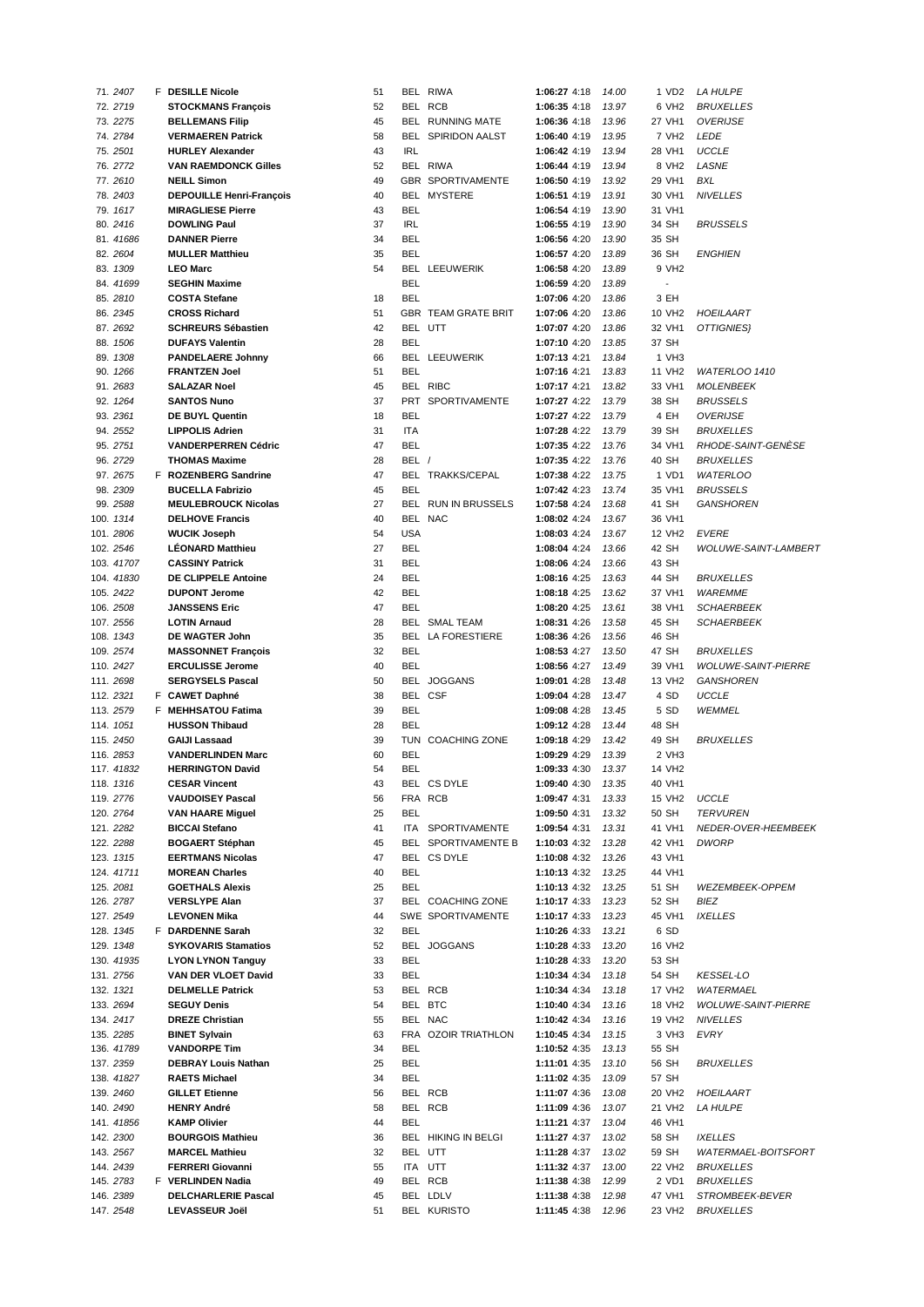| 148. 2643               | <b>PLANUS Anthony</b>                         | 32       | BEL        |                           | 1:11:45 4:38                 | 12.96          | 60 SH              | <b>SCHAERBEEK</b>           |
|-------------------------|-----------------------------------------------|----------|------------|---------------------------|------------------------------|----------------|--------------------|-----------------------------|
| 149. 2673               | <b>ROUFOSSE Bruno</b>                         | 48       | <b>BEL</b> |                           | 1:11:45 4:38                 | 12.96          | 48 VH1             | <b>MOLENBEEK SAINT-JEAN</b> |
| 150. 41744              | LE FEVRE Jeremy                               | 26       | <b>BEL</b> |                           | 1:11:49 4:38                 | 12.95          | 61 SH              |                             |
| 151. 2851               | <b>PEETERS Vincent</b>                        | 43       | <b>BEL</b> |                           | 1:11:50 4:39                 | 12.95          | 49 VH1             |                             |
| 152. 41758              | <b>ZEKRI Karim</b>                            | 40       | <b>BEL</b> |                           | 1:11:52 4:39                 | 12.94          | 50 VH1             | <b>BRUXELLES</b>            |
| 153. 2514               | F JOLY VAUDOISEY Anne                         | 51       |            | FRA RCB                   | 1:11:52 4:39                 | 12.94          | 2 VD2              | <b>BRUXELLES</b>            |
| 154. 41748              | <b>SAMAN Frederick</b>                        | 32       | <b>BEL</b> |                           | 1:11:56 4:39                 | 12.93          | 62 SH              |                             |
| 155. 1253               | <b>BRUYNINCKX Rudy</b>                        | 49       |            | <b>BEL SPIRIDON AALST</b> | 1:11:56 4:39                 | 12.93          | 51 VH1             |                             |
|                         |                                               |          |            |                           |                              |                |                    |                             |
| 156.2489                | <b>HENRIETTE Philippe</b>                     | 47       | <b>BEL</b> |                           | 1:11:57 4:39                 | 12.93          | 52 VH1             | GOTEBORG                    |
| 157. 41733              | <b>BOUCQUEY Arnaud</b>                        | 44       | <b>BEL</b> |                           | 1:11:58 4:39                 | 12.92          | 53 VH1             |                             |
| 158. 1328               | <b>SCHOCKAERT Medwig</b>                      | 58       | <b>BEL</b> |                           | 1:11:59 4:39                 | 12.92          | 24 VH <sub>2</sub> |                             |
| 159. 1284               | <b>MAJNIOUI Abedihak</b>                      | 38       |            | BEL ATC RSM               | 1:12:04 4:39                 | 12.91          | 63 SH              |                             |
| 160. 2314               | <b>CANON Mathieu</b>                          | 42       |            | BEL LDLV                  | 1:12:04 4:39                 | 12.91          | 54 VH1             | LAEKEN                      |
| 161. 2624               | <b>OCHS Lionel</b>                            | 40       | <b>FRA</b> |                           | 1:12:04 4:39                 | 12.91          | 55 VH1             | <b>JETTE</b>                |
| 162. 41936              | <b>DELL'ORTO Luca</b>                         | 54       | ITA        | <b>URBAN TRI TEAM</b>     | 1:12:06 4:40                 | 12.90          | 25 VH2             | <b>BRUXELLES</b>            |
| 163. 41788              | F DELEU Ellen                                 | 33       | <b>BEL</b> |                           | 1:12:06 4:40                 | 12.90          | 7 SD               |                             |
| 164. 1584               | <b>SOHET Maxime</b>                           | 31       |            | BEL CSF MYSTERE           | 1:12:14 4:40                 | 12.88          | 64 SH              |                             |
| 165. 2481               | <b>HAGLUND Jesper</b>                         | 49       |            | SWE CACE                  | 1:12:17 4:40                 | 12.87          | 56 VH1             | <b>BRUXELLES</b>            |
| 166. 2854               | <b>JANUSZKIEWICZ Robert</b>                   | 30       | <b>BEL</b> |                           | 1:12:19 4:40                 | 12.86          | 65 SH              |                             |
|                         |                                               |          |            |                           |                              |                |                    |                             |
| 167.2302                | <b>BRANLE David</b>                           | 49       |            | BEL LDLV                  | 1:12:21 4:41                 | 12.86          | 57 VH1             | CHATELINEAU                 |
| 168. 1330               | <b>BERREWAERTS Etienne</b>                    | 64       |            | BEL USBW                  | 1:12:30 4:41                 | 12.83          | 4 VH3              | <b>CEROUX MOUSTY</b>        |
| 169. 2418               | <b>DUARTE Patrick</b>                         | 41       |            | BEL COACHING ZONE         | 1:12:33 4:41                 | 12.82          | 58 VH1             | <b>ETTERBEEK</b>            |
| 170. 2493               | F HERMANGE Claire                             | 36       |            | FRA CACE                  | 1:12:36 4:42                 | 12.81          | 8 SD               | <b>WOLUWE-SAINT-PIERRE</b>  |
| 171. 2603               | <b>MUELLER Markus</b>                         | 47       | DEU        |                           | 1:12:40 4:42                 | 12.80          | 59 VH1             | <b>BRUXELLES</b>            |
| 172. 2573               | <b>MARTIN Nicolas</b>                         | 24       | <b>BEL</b> |                           | 1:12:46 4:42                 | 12.78          | 66 SH              | <i>WOLUWĖ-SAINT-PIERRE</i>  |
| 173.41680               | <b>VERBOOMEN Samuel</b>                       | 24       | <b>BEL</b> |                           | 1:12:51 4:42                 | 12.77          | 67 SH              |                             |
| 174.41706               | F MAUDOUX Melanie                             | 28       |            | BEL BTC                   | 1:12:53 4:43                 | 12.76          | 9 SD               |                             |
| 175. 41701              | <b>SLEGERS Nicolas</b>                        | 34       | <b>BEL</b> |                           | 1:12:57 4:43                 | 12.75          | 68 SH              | <b>BRUXELLES</b>            |
| 176. 2255               | <b>ALCANTARILLA Ignacio</b>                   | 43       | <b>ESP</b> |                           | 1:12:57 4:43                 | 12.75          | 60 VH1             | <b>BRUXELLES</b>            |
| 177. 41793              | <b>SALEK Hugo</b>                             | 23       | <b>BEL</b> |                           | 1:13:05 4:43                 | 12.73          | 69 SH              |                             |
|                         |                                               |          |            |                           |                              |                |                    |                             |
| 178. 2426               | EL OUAZGHARI Moussa                           | 45       | <b>BEL</b> |                           | 1:13:13 4:44                 | 12.70          | 61 VH1             | <b>STEENOKKERZEEL</b>       |
| 179. 41734              | <b>TOUBEAU Dominique</b>                      | 55       | <b>BEL</b> |                           | 1:13:18 4:44                 | 12.69          | 26 VH2             |                             |
| 180. 2462               | <b>GILLIS Antonin</b>                         | 21       | <b>BEL</b> |                           | 1:13:20 4:44                 | 12.68          | 70 SH              | <b>SCHAERBEEK</b>           |
| 181. 2238               | F LEDUC Nathalie                              | 50       | <b>BEL</b> |                           | 1:13:21 4:44                 | 12.68          | 3 VD2              |                             |
| 182. 2378               | <b>DE JAEGER Martin</b>                       | 21       | <b>BEL</b> |                           | 1:13:24 4:45                 | 12.67          | 71 SH              | <b>TERVUREN</b>             |
| 183. 2555               | <b>LOPATKA Maciej</b>                         | 40       |            | POL SPORTIVAMENTE         | 1:13:32 4:45                 | 12.65          | 62 VH1             | <b>UCCLE</b>                |
| 184. 2808               | <b>LESME Didier</b>                           | 54       |            | BEL LDLV                  | 1:13:38 4:46                 | 12.63          | 27 VH2             |                             |
| 185. 2420               | DU BOIS Frédéric                              | 55       |            | BEL WPRC                  | 1:13:38 4:46                 | 12.63          | 28 VH <sub>2</sub> | <b>BRUXELLES</b>            |
| 186. 2664               | <b>REYNTENS Gabriel</b>                       | 33       | <b>BEL</b> |                           | 1:13:38 4:46                 | 12.63          | 72 SH              | <b>MOLENBEEK SAINT JEAN</b> |
| 187. 41792              | F DEBONI Malorie                              | 34       | <b>BEL</b> |                           | 1:13:39 4:46                 | 12.63          | 10 SD              |                             |
| 188. 41721              | <b>PIERREUX Christophe</b>                    | 47       | <b>BEL</b> |                           | 1:13:46 4:46                 | 12.61          | 63 VH1             |                             |
|                         |                                               |          |            |                           |                              |                |                    |                             |
| 189. 2269               | <b>BARRHO Thomas</b>                          | 48       | DEU        |                           | 1:13:48 4:46                 | 12.60          | 64 VH1             | <b>BRUXELLES</b>            |
| 190. 1251               | <b>TORRES MIRALLES Felix</b>                  | 38       |            | BEL DILBEEK ATLETIE       | 1:13:53 4:46                 | 12.59          | 73 SH              |                             |
| 191. 2356               | <b>DEBLANDER Bruno</b>                        | 58       |            | BEL USBW ROAD TEAM        | 1:13:55 4:47                 | 12.58          | 29 VH <sub>2</sub> | <b>BRAINE-L'ALLEUD</b>      |
| 192. 2446               | <b>FRANCOIS Marc</b>                          | 64       |            | BEL TR 7 - RUN IN B       | 1:13:58 4:47                 | 12.57          | 5 VH3              | <b>BOITSFORT</b>            |
| 193. 2593               | <b>MICHOTTE Marc</b>                          | 58       |            | <b>BEL KURISTO</b>        | 1:14:01 4:47                 | 12.57          | 30 VH2             | <b>BRUXELLES</b>            |
| 194. 1311               | <b>DALLE Frederic</b>                         | 39       | <b>BEL</b> |                           | 1:14:04 4:47                 | 12.56          | 74 SH              |                             |
| 195. 41841              | <b>HEIRO Thoms</b>                            | 50       | <b>BEL</b> |                           | 1:14:05 4:47 12.55           |                | 31 VH2             |                             |
| 196. 2351               | <b>DAMSTEN Thierry</b>                        | 54       | FIN        |                           | 1:14:06 4:47                 | 12.55          | 32 VH2             | <b>ROSIERES</b>             |
| 197. 41749              | F BONBLED Charlotte                           |          | <b>BEL</b> |                           | 1:14:07 4:47                 | 12.55          |                    |                             |
| 198. 2796               | F VUKSIC Ivna                                 | 37       |            | HRV SPORTIVAMENTE B       | 1:14:16 4:48                 | 12.52          | 11 SD              | ETTERBEEK                   |
| 199. 2612               | <b>NICOLAS Carlos</b>                         | 47       | <b>ESP</b> |                           | 1:14:21 4:48                 | 12.51          | 65 VH1             | <b>WOLUWE-ST-PIERRE</b>     |
|                         |                                               | 30       | BEL        |                           |                              | 12.50          |                    |                             |
| 200. 41724              | <b>GERMAIN Hugo</b>                           |          |            |                           | 1:14:24 4:48                 |                | 75 SH              |                             |
| 201. 41782              | <b>JOBCZAK Dominik</b>                        | 40       | <b>BEL</b> |                           | 1:14:27 4:49                 | 12.49          | 66 VH1             |                             |
| 202. 2704               | <b>SLEGERS Renaud</b>                         | 28       | <b>BEL</b> |                           | 1:14:29 4:49                 | 12.49          | 76 SH              | <b>BRUXELLES</b>            |
| 203. 41794              | <b>REY Philippe</b>                           | 58       | <b>BEL</b> |                           | 1:14:30 4:49                 | 12.49          | 33 VH2             |                             |
| 204. 2839               | <b>MORAL Simon</b>                            | 15       | <b>BEL</b> |                           | 1:14:30 4:49                 | 12.48          | 5 EH               |                             |
| 205. 2592               | <b>MICHIELS Johan</b>                         | 47       | <b>BEL</b> |                           | 1:14:31 4:49                 | 12.48          | 67 VH1             | <b>VEDRIN</b>               |
| 206. 2457               | <b>GHEZZAR Neil</b>                           | 47       | <b>USA</b> |                           | 1:14:32 4:49                 | 12.48          | 68 VH1             | <b>BRUSSELS</b>             |
| 207. 1296               | <b>DE WEVER Geert</b>                         | 49       | <b>BEL</b> |                           | 1:14:34 4:49                 | 12.47          | 69 VH1             |                             |
| 208. 2496               | <b>HEYMANS Stéphane</b>                       | 47       |            | BEL DREAM TEAM            | 1:14:37 4:49                 | 12.46          | 70 VH1             | PONT-A-CELLES               |
| 209. 2387               | DE LA KETHULLE DE RY Jose                     | 48       |            | BEL DUBAI MIRDIF MI       | 1:14:37 4:49                 | 12.46          | 71 VH1             | <b>LESSINES</b>             |
| 210. 2480               | <b>HAERTWICH Peter</b>                        | 57       | DEU        |                           | 1:14:42 4:50                 | 12.45          | 34 VH2             | <b>WSP</b>                  |
| 211.2661                | <b>RÉMION Christophe</b>                      | 39       | <b>BEL</b> |                           |                              |                | 77 SH              | <b>BRUXELLES</b>            |
|                         |                                               |          |            |                           | 1:14:46 4:50                 | 12.44          |                    |                             |
| 212. 2718               | <b>STITOU Abdelouahed</b>                     | 55       | <b>BEL</b> |                           | 1:14:53 4:50                 | 12.42          | 35 VH2             | <b>MAMER</b>                |
| 213. 2268               | <b>BARRE Frédéric</b>                         | 40       |            | BEL RUN IN BRUSSELS       | 1:14:55 4:50                 | 12.42          | 72 VH1             | <b>AUDERGHEM</b>            |
| 214. 2432               | <b>FAGERQUIST Finn</b>                        | 38       | <b>SWE</b> |                           | 1:14:57 4:51                 | 12.41          | 78 SH              | <b>BRUSSELS</b>             |
| 215. 1282               | <b>CHAUVIER J.Pierre</b>                      | 58       |            | BEL WALCOURT              | 1:14:58 4:51                 | 12.41          | 36 VH2             | YVES-GOMEZEE                |
| 216. 2257               | <b>AMRANI Jamal</b>                           | 50       | <b>BEL</b> |                           | 1:14:59 4:51                 | 12.41          | 37 VH2             | <b>BRUXELLES</b>            |
| 217.2749                | <b>VANDERGEETEN Jeoffrey</b>                  | 39       |            | BEL RCB                   | 1:15:00 4:51                 | 12.40          | 79 SH              | <b>WOLUWE SAINT LAMBERT</b> |
|                         | DE CORT Koen                                  | 39       |            | BEL SPIRIDON AALST        | 1:15:02 4:51                 | 12.40          | 80 SH              |                             |
| 218. 1254               |                                               |          |            |                           |                              |                |                    |                             |
|                         |                                               | 49       | <b>BEL</b> |                           |                              |                |                    |                             |
| 219. 1329               | <b>GARCIA Joaquin</b>                         |          |            |                           | 1:15:12 4:52                 | 12.37          | 73 VH1             |                             |
| 220. 1292               | <b>LERUSTE Guillaume</b>                      | 31       |            | FRA COQS ROUGE BEAC       | 1:15:18 4:52                 | 12.35          | 81 SH              | <b>VILLENAVE D'ORNON</b>    |
| 221. 2367               | <b>DECLERCQ Joe</b>                           | 60       |            | BEL CEPAL                 | 1:15:20 4:52                 | 12.35          | 6 VH3              | <b>ETTERBEEK</b>            |
| 222. 2730               | <b>THOMAS Panarotto</b>                       | 21       | <b>BEL</b> |                           | 1:15:26 4:52                 | 12.33          | 82 SH              | GENVAL                      |
| 223. 2380<br>224. 41874 | <b>DEKENS Romain</b><br><b>CORDIER Pascal</b> | 70<br>48 | <b>BEL</b> | BEL JOGGANS               | 1:15:27 4:53<br>1:15:30 4:53 | 12.33<br>12.32 | 1 VH4<br>74 VH1    | <b>GANSHOREN</b>            |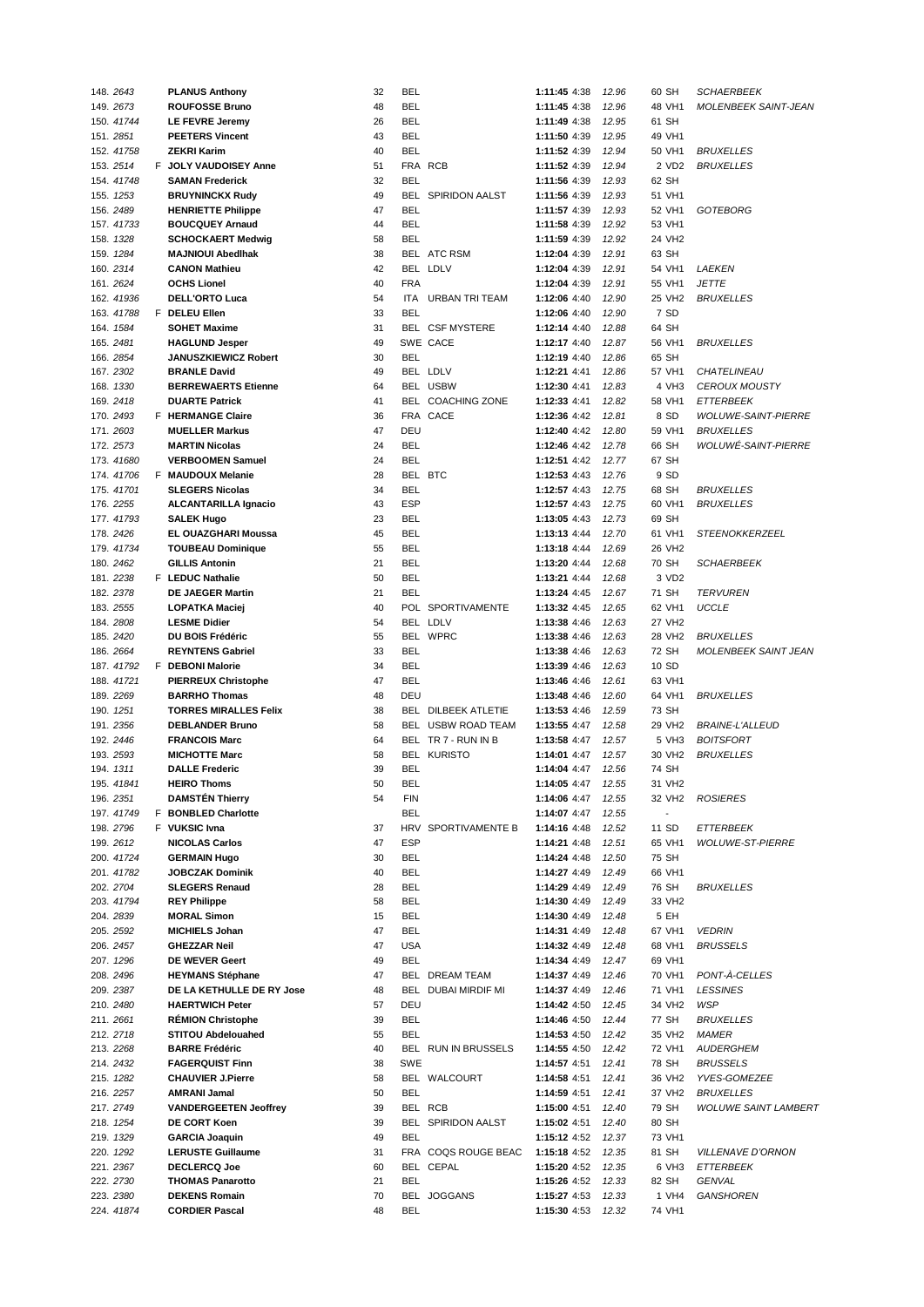| 225. 2320  | <b>CAVALERI Baldo</b>           | 66             | ITA.       | <b>SPORTIVAMENTE</b>      | 1:15:32 4:53       | 12.32 | 7 VH3                    | <b>IXELLES</b>              |
|------------|---------------------------------|----------------|------------|---------------------------|--------------------|-------|--------------------------|-----------------------------|
| 226. 2545  | F LE MOINE Marie                | 27             |            | BEL PIZZAS VOLANTES       | 1:15:32 4:53       | 12.31 | 12 SD                    | <b>AUDERGHEM</b>            |
| 227. 2597  | <b>MOES Alan</b>                | 55             |            | BEL RCB                   | 1:15:38 4:53       | 12.30 | 38 VH2                   | <b>BRUXELLES</b>            |
|            |                                 | 43             |            | BEL RCB                   |                    |       | 75 VH1                   | RHODE-SAINT-GENÈSE          |
| 228. 1257  | <b>PALERMO Gaetano</b>          |                |            |                           | 1:15:40 4:53       | 12.29 |                          |                             |
| 229. 2623  | <b>NUTTENS Robin</b>            | 26             | <b>BEL</b> |                           | 1:15:42 4:53       | 12.29 | 83 SH                    | <b>ETTERBEEK</b>            |
| 230. 1347  | <b>VAN WESEMAEL Etienne</b>     | 64             |            | <b>BEL SPIRIDON AALST</b> | 1:16:04 4:55       | 12.23 | 8 VH3                    |                             |
| 231.2386   | <b>DELAERE Christophe</b>       | 55             |            | BEL JAMES                 | 1:16:14 4:56       | 12.20 | 39 VH2                   | <b>BRUSSEL</b>              |
| 232. 41851 | <b>LEFRELLE Thomas</b>          | 25             | <b>BEL</b> |                           | 1:16:19 4:56       | 12.19 | 84 SH                    |                             |
| 233. 2708  | <b>SORCE Christopher</b>        | 22             | <b>BEL</b> |                           | 1:16:22 4:56       | 12.18 | 85 SH                    | <b>BARBENCON</b>            |
|            |                                 | 22             |            |                           |                    | 12.18 | 86 SH                    |                             |
| 234. 2724  | <b>TAMRI Hassan</b>             |                |            | BEL JOGGANS               | 1:16:23 4:56       |       |                          | <b>TERNAT</b>               |
| 235. 2377  | <b>DEGROOTE Nicolaas</b>        | 43             |            | BEL NAC                   | 1:16:23 4:56       | 12.18 | 76 VH1                   | <b>BRUXELLES</b>            |
| 236. 2563  | <b>MAJCEN Filip</b>             | 55             |            | SVN SPORTIVAMENTE B       | 1:16:26 4:56       | 12.17 | 40 VH <sub>2</sub>       | 1180                        |
| 237.2737   | <b>VALCKE Alain</b>             | 51             |            | BEL DREAM TEAM            | 1:16:34 4:57       | 12.15 | 41 VH2                   | WEZEMBEEK-OPPEM             |
| 238. 2564  | <b>MALAQUIAS Pedro</b>          | 32             |            | PRT RUN IN BRUSSELS       | 1:16:40 4:57       | 12.13 | 87 SH                    | <b>BRUXELLES</b>            |
| 239. 41687 | <b>SCHATIENS Jean Pascal</b>    | 42             | <b>BEL</b> |                           | 1:16:41 4:57       | 12.13 | 77 VH1                   |                             |
|            |                                 |                |            | BEL NAC                   |                    |       |                          |                             |
| 240. 2267  | <b>BALTHAZARD Johnny</b>        | 58             |            |                           | 1:16:42 4:57       | 12.13 | 42 VH2                   | <b>NIVELLES</b>             |
| 241.2279   | <b>BENTIN Antoine</b>           | 26             | <b>BEL</b> |                           | 1:16:47 4:58       | 12.11 | 88 SH                    | <b>BRUXELLES</b>            |
| 242. 2273  | F BEATA ANNA Malkowska          | 39             | <b>POL</b> |                           | 1:16:57 4:58       | 12.09 | 13 SD                    | <b>KRAAINEM</b>             |
| 243. 2602  | <b>MOUNTFORD Colin</b>          | 47             | <b>BEL</b> |                           | 1:17:04 4:59       | 12.07 | 78 VH1                   | <b>WOLUWE SAINT PIERRE</b>  |
| 244. 2640  | <b>PIRES Tony</b>               | 39             | <b>FRA</b> |                           | 1:17:06 4:59       | 12.06 | 89 SH                    | <b>FROMELENNES</b>          |
| 245. 2691  | F SCHREIBER Alexina             | 25             |            | BEL RCBT                  | 1:17:07 4:59       | 12.06 | 14 SD                    | <b>WOLUWE SAINT LAMBERT</b> |
|            |                                 |                |            |                           |                    |       |                          |                             |
| 246. 2517  | <b>KAHNES Olivier</b>           | 49             | <b>BEL</b> |                           | 1:17:09 4:59       | 12.06 | 79 VH1                   | <b>BRUXELLES</b>            |
| 247.2705   | <b>SMAGGHE Marc</b>             | 44             | <b>BEL</b> |                           | 1:17:10 4:59       | 12.05 | 80 VH1                   | <b>TUBIZE</b>               |
| 248. 2365  | <b>DECLERCK Jan</b>             | 48             |            | BEL HWJ HOEGAARDEN        | 1:17:13 4:59       | 12.05 | 81 VH1                   | <b>HOEGAARDEN</b>           |
| 249. 2237  | <b>SOSMAN Eddy</b>              | 53             |            | BEL NAC                   | 1:17:14 4:59       | 12.04 | 43 VH2                   |                             |
| 250. 2461  | <b>GILLET Joachim</b>           | 46             |            | BEL NAC                   | 1:17:17 5:00       | 12.03 | 82 VH1                   | <b>NIVELLES</b>             |
| 251.2511   | F JESSON-MACDUFF Ginger         | 25             | <b>BEL</b> |                           | 1:17:19 5:00       | 12.03 | 15 SD                    | <b>UCCLE</b>                |
|            |                                 |                |            |                           |                    |       |                          |                             |
| 252. 41694 | NR 41694                        |                | <b>BEL</b> |                           | 1:17:19 5:00       | 12.03 |                          |                             |
| 253. 2668  | <b>ROEKAERTS Jean-Pierre</b>    | 48             | <b>BEL</b> |                           | 1:17:20 5:00       | 12.03 | 83 VH1                   | WATERMAEL-BOITSFORT         |
| 254. 1301  | <b>LEFEE Bruno</b>              | 26             | <b>BEL</b> |                           | 1:17:20 5:00       | 12.03 | 90 SH                    |                             |
| 255. 41842 | <b>HERMANS Benoit</b>           | 50             | <b>BEL</b> |                           | 1:17:25 5:00       | 12.01 | 44 VH2                   |                             |
| 256. 2644  | <b>PLUCINSKI Arek</b>           | 45             |            | POL GANG TECZA            | 1:17:26 5:00       | 12.01 | 84 VH1                   | <b>ETTERBEEK</b>            |
|            |                                 |                |            |                           |                    |       |                          |                             |
| 257. 1648  | <b>EGGERICKX Willem</b>         | 56             | <b>BEL</b> |                           | 1:17:28 5:00       | 12.01 | 45 VH2                   |                             |
| 258. 2814  | F BAIX Corinne                  | 37             | <b>BEL</b> |                           | 1:17:28 5:00       | 12.01 | 16 SD                    |                             |
| 259. 1259  | F DANCETTE Elodie               | 31             |            | BEL CEPAL                 | 1:17:28 5:00       | 12.01 | 17 SD                    |                             |
| 260. 41820 | <b>EL MALLAH Hakim</b>          | 22             |            | BEL ANDERLECHT RUNN       | 1:17:28 5:00       | 12.01 | 91 SH                    |                             |
| 261.2606   | <b>MUYLDERMANS Lieven</b>       | 47             |            | BEL JOGGANS               | 1:17:33 5:01       | 11.99 | 85 VH1                   | MOLENBEEK-SAINT-JEAN        |
| 262. 2617  | <b>NISHIKAWA Jun</b>            | 47             | <b>JPN</b> |                           | 1:17:35 5:01       | 11.99 | 86 VH1                   | <b>AUDERGHEM</b>            |
|            |                                 |                |            |                           |                    |       |                          |                             |
| 263. 41904 | <b>DUCHEMIN Philippe</b>        | 39             |            | BEL NAC                   | 1:17:38 5:01       | 11.98 | 92 SH                    |                             |
| 264. 2399  | <b>DEMARTIN Gauthier</b>        | 28             | BEL        |                           | 1:17:39 5:01       | 11.98 | 93 SH                    | <b>BRUXELLES</b>            |
| 265. 2379  | <b>DEJONGE Cedric</b>           | 15             |            | BEL CEPAL RUN BRUSS       | 1:17:40 5:01       | 11.98 | 6 EH                     | SCARBEEK 1030               |
| 266. 2557  | F LOZIER Claire                 | 38             | <b>FRA</b> |                           | 1:17:41 5:01       | 11.97 | 18 SD                    | <b>IXELLES</b>              |
| 267. 1717  | F LEWUILLON Marine              | 27             |            | BEL RCBT                  | 1:17:44 5:01       | 11.97 | 19 SD                    | <b>AUDERGHEM</b>            |
| 268. 2485  | <b>HARDMAN Willy</b>            | 57             |            | BEL ENJAMBÉE              | 1:17:44 5:01       | 11.97 | 46 VH2                   | <b>BRUXELLES</b>            |
|            |                                 |                |            |                           |                    |       |                          |                             |
| 269. 2743  | <b>VANCUTSEM Jean Marie</b>     | 68             |            | BEL CEPAL - RUN IN        | 1:17:44 5:01       | 11.97 | 9 VH3                    | <b>BRUXELLES</b>            |
| 270. 2299  | <b>BOURDOUX Thierry</b>         | 36             |            | BEL LE NOPE               | 1:17:44 5:01       | 11.96 | 94 SH                    | <b>UCCLE</b>                |
| 271. 2781  | <b>VERDIERE Hugo</b>            | 35             | <b>FRA</b> |                           | 1:17:51 5:02       | 11.95 | 95 SH                    | <b>IXELLES</b>              |
| 272. 2847  | F ROELANDTS Sophie              | 38             |            | BEL CEPAL                 | 1:17:52 5:02 11.94 |       | 20 SD                    |                             |
| 273. 2657  | <b>RANDALL Christopher</b>      | 59             |            | <b>GBR RUN4VILLERS</b>    | 1:17:59 5:02       | 11.93 | 47 VH2                   | SART-DAMES-AVELINES         |
|            |                                 |                | <b>BEL</b> |                           |                    |       |                          |                             |
| 274. 41876 | <b>DIAZ Gilles</b>              | 32             |            |                           | 1:18:03 5:03       | 11.92 | 96 SH                    |                             |
| 275. 2227  | <b>COLOMBO Giuseppe</b>         | 40             | BEL        |                           | 1:18:10 5:03       | 11.90 | 87 VH1                   |                             |
| 276. 41784 | F BARDONE Laura                 | 53             | BEL        |                           | 1:18:11 5:03       | 11.90 | 4 VD2                    |                             |
| 277.2509   | <b>JANSSENS Romain</b>          | 24             |            | BEL JANSSENS              | 1:18:12 5:03       | 11.89 | 97 SH                    | <b>OTTIGNIES</b>            |
| 278.2700   | SHEPHERD lain                   | 64             |            | GBR CACE                  | 1:18:20 5:04       | 11.87 | 10 VH3                   | <b>BRUXELLES</b>            |
| 279. 2561  | <b>MAGOTTEAUX Hubert</b>        | 55             |            | BEL NAC                   | 1:18:21 5:04       | 11.87 | 48 VH2                   | OBAIX                       |
| 280. 1338  | F HEMSTEDT Evelyne              | 26             |            | BEL NAC                   | 1:18:31 5:04       | 11.85 | 21 SD                    | <b>BAULERS</b>              |
|            |                                 |                |            |                           |                    |       |                          |                             |
| 281.2838   | <b>RAHMOUN Nour</b>             | 37             | BEL        |                           | 1:18:34 5:05       | 11.84 | 98 SH                    |                             |
| 282. 2507  | <b>JACQUEMIN Patrick</b>        | 53             | BEL        |                           | 1:18:37 5:05       | 11.83 | 49 VH2                   | <b>MOXHE</b>                |
| 283. 1676  | <b>VELER Leonardo</b>           | 37             | BEL        |                           | 1:18:38 5:05       | 11.83 | 99 SH                    |                             |
| 284. 1295  | <b>GONZALEZ Miguel</b>          | 50             | BEL        |                           | 1:18:42 5:05       | 11.82 | 50 VH2                   |                             |
| 285. 2540  | <b>LEFEVRE Brice</b>            | 33             | <b>FRA</b> |                           | 1:18:48 5:06       | 11.80 | 100 SH                   | <b>EDEGEM</b>               |
|            |                                 |                |            |                           |                    |       |                          |                             |
| 286. 41877 | <b>HARDY Jean Philippe</b>      | 28             | BEL        |                           | 1:19:05 5:07       | 11.76 | 101 SH                   |                             |
| 287. 2804  | <b>WOROU Marie-Laurence</b>     | 54             |            | BEL WOROU                 | 1:19:06 5:07       | 11.76 | 51 VH2                   | <b>WOLUWE-SAINT-PIERRE</b>  |
| 288. 2298  | <b>BOULANGER Serge</b>          | 45             |            | BEL LE SUPER GRILL        | 1:19:12 5:07       | 11.74 | 88 VH1                   | ANDERLECHT                  |
| 289. 2444  | <b>FOUILLERON Jean-Philippe</b> | 44             |            | FRA ISSY TRIATHLON        | 1:19:14 5:07       | 11.74 | 89 VH1                   | <b>BOULOGNE BILLANCOURT</b> |
| 290. 41704 | NR 41704                        |                | BEL        |                           | 1:19:24 5:08       | 11.71 | $\overline{\phantom{a}}$ |                             |
| 291. 1649  | <b>HEYNDRICKX Jan</b>           | 56             | BEL        |                           | 1:19:34 5:08       | 11.69 | 52 VH <sub>2</sub>       |                             |
|            |                                 |                |            |                           |                    |       |                          |                             |
| 292. 41723 | F KERAUDREN Elsa                | 27             | BEL        |                           | 1:19:42 5:09       | 11.67 | 22 SD                    |                             |
| 293. 41765 | <b>MEEUS Philippe</b>           | 51             | BEL        |                           | 1:19:44 5:09       | 11.66 | 53 VH2                   |                             |
| 294. 2637  | <b>PERRONE Federico</b>         | 32             | ITA        | SPORTIVAMENTE             | 1:19:50 5:09       | 11.65 | 102 SH                   | ETTERBEEK                   |
| 295. 41714 | <b>FALLON LEFEVRE Eliott</b>    | $\overline{7}$ | BEL        |                           | 1:19:52 5:10       | 11.65 | 7 EH                     |                             |
| 296. 2532  | <b>LALOY Denis</b>              | 51             | BEL        |                           | 1:20:04 5:10       | 11.62 | 54 VH2                   | <b>BRUXELLES</b>            |
| 297.2702   | <b>SIRAGUSA Salvatore</b>       | 45             |            | ITA NAC                   | 1:20:11 5:11       | 11.60 | 90 VH1                   | <b>BRUXELLES</b>            |
|            |                                 |                |            |                           |                    |       |                          |                             |
| 298. 41790 | F BRISBOIS Florie               | 29             |            | BEL RCB                   | 1:20:11 5:11       | 11.60 | 23 SD                    | WOLUWE-SAINT-LAMBERT        |
| 299. 1126  | <b>VUYLSTEKE Philippe</b>       | 58             | BEL        |                           | 1:20:13 5:11       | 11.60 | 55 VH2                   | <b>COURT SAINT ETIENNE</b>  |
| 300. 1342  | F PLOVIER Barbara               | 46             | BEL        |                           | 1:20:15 5:11       | 11.59 | 3 VD1                    | LEMBEEK                     |
| 301. 1298  | F ESCARMELLE Annelise           | 45             | BEL        |                           | 1:20:24 5:12       | 11.57 | 4 VD1                    |                             |
|            |                                 |                |            |                           |                    |       |                          |                             |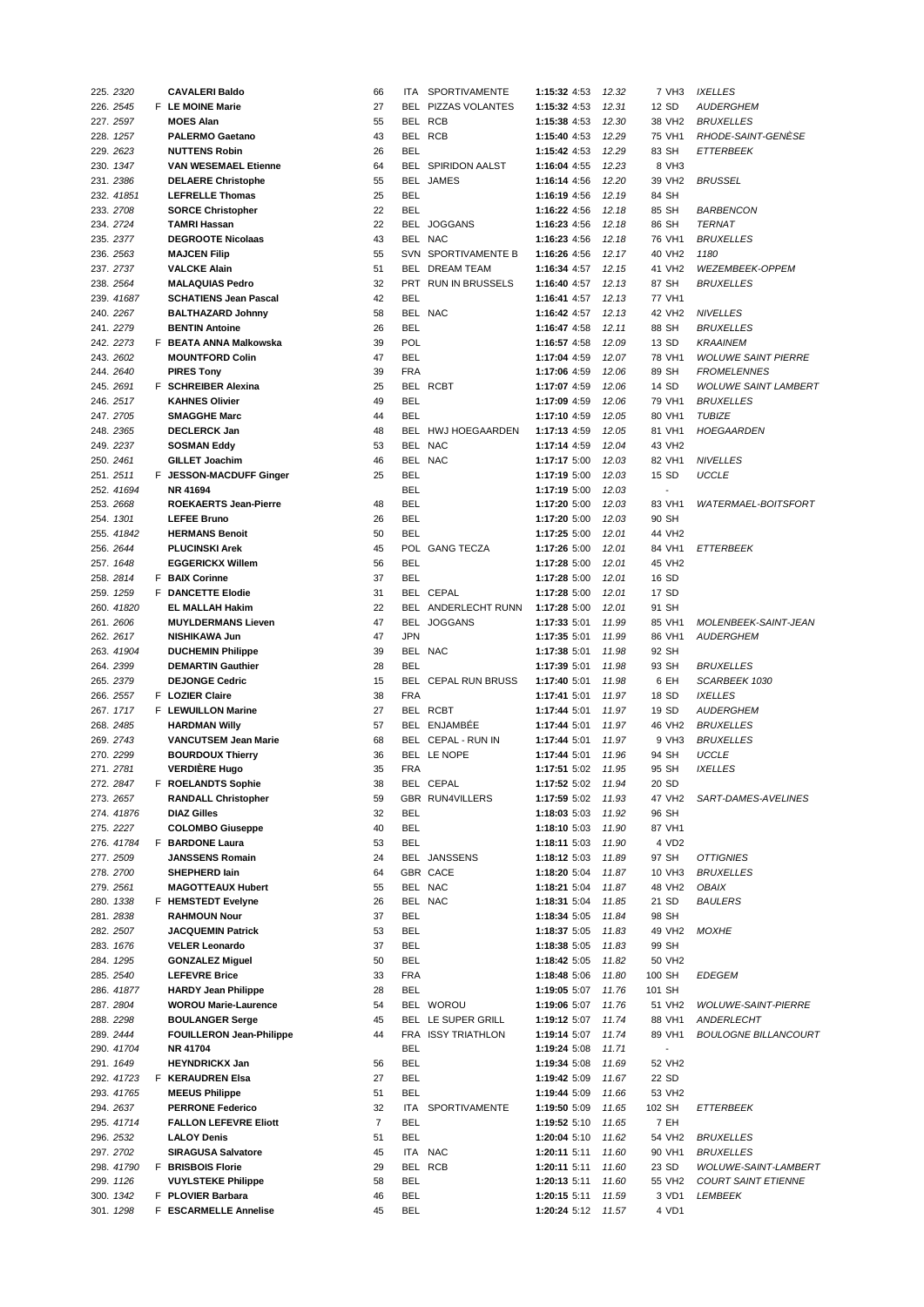| 302. 1263  | <b>F</b> SIMON Florence          | 47 | BEL        |                        | 1:20:24 5:12       | 11.57 | 5 VD1              |                            |
|------------|----------------------------------|----|------------|------------------------|--------------------|-------|--------------------|----------------------------|
| 303. 2786  | <b>VERONA Francesco</b>          | 40 | ITA.       | SPORTIVAMENTE          | 1:20:26 5:12       | 11.56 | 91 VH1             | <b>JETTE</b>               |
|            |                                  |    |            |                        |                    |       |                    |                            |
| 304. 2278  | <b>BEN SEDDIK Said</b>           | 53 |            | MAR ANDERLECHT RUNN    | 1:20:29 5:12       | 11.56 | 56 VH2             | <b>BRUXELLES</b>           |
| 305. 2652  | F PUISSANT Anne                  | 43 | <b>BEL</b> |                        | 1:20:30 5:12       | 11.55 | 6 VD1              | <b>TERVUREN</b>            |
| 306. 1123  | <b>GREVISSE David</b>            | 44 |            | BEL RONVAU             | 1:20:34 5:12       | 11.54 | 92 VH1             |                            |
| 307. 2406  | <b>DESCORNET Michel</b>          | 47 |            | BEL ETZA               | 1:20:35 5:12       | 11.54 | 93 VH1             | <b>KRAAINEM</b>            |
| 308. 41770 | <b>WILLEMS Luc</b>               | 57 | BEL        |                        | 1:20:38 5:13       | 11.54 | 57 VH2             |                            |
| 309. 2641  | F PIRSON Florence                | 46 |            | BEL RIWA               | 1:20:39 5:13       | 11.53 | 7 VD1              | <b>GENVAL</b>              |
|            |                                  |    |            |                        |                    |       |                    |                            |
| 310. 2270  | <b>BAUDUIN Didier</b>            | 51 |            | BEL NAC                | 1:20:40 5:13       | 11.53 | 58 VH2             | <b>UCCLE</b>               |
| 311.2841   | <b>STALENS Jean-Philippe</b>     | 57 | BEL        |                        | 1:20:41 5:13       | 11.53 | 59 VH2             |                            |
| 312. 1234  | F WAUTIER Anne                   | 42 | <b>BEL</b> |                        | 1:20:42 5:13       | 11.53 | 8 VD1              |                            |
| 313. 1613  | <b>PIRLET Thierry</b>            | 41 | <b>BEL</b> |                        | 1:20:44 5:13       | 11.52 | 94 VH1             |                            |
| 314. 2325  | <b>CHALLE Renaud</b>             | 52 |            | BEL RCB                | 1:20:55 5:14       | 11.49 | 60 VH <sub>2</sub> | EVERE                      |
|            |                                  |    |            |                        |                    |       |                    |                            |
| 315. 41682 | <b>LEMAITRE Sebastien</b>        | 46 | <b>BEL</b> |                        | 1:21:00 5:14       | 11.48 | 95 VH1             |                            |
| 316.2266   | <b>BALLANT Denis</b>             | 55 |            | <b>BEL AXA RUNNING</b> | 1:21:02 5:14       | 11.48 | 61 VH2             | <b>BRUXELLES</b>           |
| 317.2369   | DE CLIPPELE Sébastien            | 23 | <b>BEL</b> |                        | 1:21:02 5:14       | 11.48 | 103 SH             | <b>BRUXELLES</b>           |
| 318. 1261  | <b>HENDRICKX Pierre</b>          | 53 | <b>BEL</b> |                        | 1:21:03 5:14       | 11.48 | 62 VH <sub>2</sub> |                            |
| 319. 1660  | <b>CHALIAUD Fabien</b>           | 31 | <b>BEL</b> |                        | 1:21:09 5:15       | 11.46 | 104 SH             |                            |
|            | <b>BOYER Pierre</b>              | 40 | <b>FRA</b> |                        |                    | 11.43 |                    |                            |
| 320. 1527  |                                  |    |            |                        | 1:21:22 5:15       |       | 96 VH1             | <b>IXELLES</b>             |
| 321. 1746  | F COVENS Benedicte               | 51 |            | BEL RESC               | 1:21:22 5:15       | 11.43 | 5 VD2              |                            |
| 322. 2464  | <b>GLORIEUX Frédéric</b>         | 46 |            | BEL CHALLENGE ZATOP    | 1:21:30 5:16       | 11.41 | 97 VH1             | EVERE                      |
| 323. 2753  | <b>VANDERSTRAETEN Pierre</b>     | 60 | <b>BEL</b> |                        | 1:21:32 5:16       | 11.41 | 11 VH3             | <b>BRUXELLES</b>           |
| 324. 2296  | <b>BOUKEREAZA Hocine</b>         | 51 | <b>BEL</b> |                        | 1:21:37 5:16       | 11.40 | 63 VH <sub>2</sub> | <b>BRUXELLES</b>           |
| 325. 41731 | <b>KRAWCZEK Tomasz</b>           | 38 | <b>BEL</b> |                        | 1:21:43 5:17       | 11.38 | 105 SH             |                            |
|            |                                  |    |            |                        |                    |       |                    |                            |
| 326. 2631  | <b>PAULISSEN Richard</b>         | 51 | <b>BEL</b> |                        | 1:21:44 5:17       | 11.38 | 64 VH2             | WANZE                      |
| 327. 2521  | F KESTENS Marion                 | 54 |            | BEL AXA RUNNING TEA    | 1:21:50 5:17       | 11.37 | 6 VD2              | <b>BRUXELLES</b>           |
| 328. 2696  | F SENNESAEL Anne-Laure           | 28 |            | BEL BTC                | 1:21:50 5:17       | 11.36 | 24 SD              | CORROY-LE-GRAND            |
| 329. 2286  | <b>BLONDEEL Dirk</b>             | 46 | <b>BEL</b> |                        | 1:21:51 5:17       | 11.36 | 98 VH1             | <b>GRIMBERGEN</b>          |
| 330. 2235  | <b>DEMIR Habib</b>               | 48 | <b>BEL</b> |                        | 1:21:53 5:17       | 11.36 | 99 VH1             |                            |
|            |                                  |    |            |                        |                    |       |                    |                            |
| 331. 2785  | <b>VERNIER Laurent</b>           | 44 | <b>FRA</b> |                        | 1:21:55 5:18       | 11.35 | 100 VH1            | <b>SCHAERBEEK</b>          |
| 332. 2725  | <b>TARI Andras</b>               | 41 | HUN        |                        | 1:22:00 5:18       | 11.34 | 101 VH1            | <b>BRUXELLES</b>           |
| 333. 1317  | F DELHOVE Marie                  | 36 |            | BEL NAC                | 1:22:00 5:18       | 11.34 | 25 SD              |                            |
| 334. 1503  | <b>PROULT Christophe</b>         | 41 | <b>BEL</b> |                        | 1:22:01 5:18       | 11.34 | 102 VH1            |                            |
| 335. 2261  | <b>ASSI Mohamad</b>              | 27 | <b>FRA</b> |                        | 1:22:02 5:18       | 11.34 | 106 SH             | <b>WOLUWE SAINT-PIERRE</b> |
|            |                                  |    |            |                        |                    |       |                    |                            |
| 336. 2530  | <b>F</b> LAHURE Pascale          | 43 |            | BEL LES FOULÉES D'H    | 1:22:03 5:18       | 11.34 | 9 VD1              | <b>EVERE</b>               |
| 337. 41759 | <b>BRUNETEAU Gaetan</b>          | 27 | <b>BEL</b> |                        | 1:22:08 5:18       | 11.32 | 107 SH             |                            |
| 338. 2498  | <b>HOLOFFE Didier</b>            | 52 |            | BEL DREAM TEAM         | 1:22:12 5:19       | 11.32 | 65 VH2             | <b>BRAINE-L'ALLEUD</b>     |
| 339. 41932 | VAN GOETHEM Jean-Marc            | 60 | <b>BEL</b> |                        | 1:22:16 5:19       | 11.31 | 12 VH3             | <b>BRUXELLES</b>           |
| 340. 2410  | DE WALQUE Grégoire               | 41 |            | BEL CHALLENGE RUN I    | 1:22:22 5:19       | 11.29 | 103 VH1            | <b>JETTE</b>               |
| 341. 2778  | <b>VERBAERE Pascal</b>           | 59 |            | <b>BEL KURISTO</b>     | 1:22:24 5:19       | 11.29 | 66 VH <sub>2</sub> | <b>BRUXELLES</b>           |
|            |                                  |    |            |                        |                    |       |                    |                            |
| 342. 1313  | <b>PINDEVILLE Christian</b>      | 70 |            | BEL RIWA               | 1:22:26 5:20       | 11.28 | 2 VH4              |                            |
| 343. 2421  | <b>DUFAYS Nicolas</b>            | 32 | <b>BEL</b> |                        | 1:22:27 5:20       | 11.28 | 108 SH             | OTTIGNIES-LLN              |
| 344. 2295  | <b>BOUCQUEAU Rudy</b>            | 37 | <b>BEL</b> |                        | 1:22:28 5:20       | 11.28 | 109 SH             | <b>ETTERBEEK</b>           |
| 345.2609   | F NÍ DHUIBHIR Róisín             | 41 | <b>IRL</b> |                        | 1:22:31 5:20       | 11.27 | 10 VD1             | <b>ETTERBEEK</b>           |
| 346. 41708 | <b>DEWAELE Joris</b>             | 34 | BEL        |                        | 1:22:33 5:20       | 11.27 | 110 SH             | <b>SCHAARBEEK</b>          |
|            |                                  |    |            |                        |                    |       |                    |                            |
| 347.2395   | <b>DELHAYE Jacques</b>           | 63 | <b>BEL</b> |                        | 1:22:35 5:20       | 11.26 | 13 VH3             | <b>BRUXELLES</b>           |
| 348. 2318  | F CARTIAUX Muriel                | 49 |            | BEL RCB                | 1:22:36 5:20       | 11.26 | 11 VD1             | <b>EVERE</b>               |
| 349. 41722 | DE CORDES Jean Charles           | 52 | <b>BEL</b> |                        | 1:22:49 5:21 11.23 |       | 67 VH2             |                            |
| 350. 41853 | <b>PELTZER Aymeric</b>           | 51 | <b>BEL</b> |                        | 1:22:49 5:21       | 11.23 | 68 VH2             |                            |
| 351.2436   | FERNANDES BARBOSA Antonio Duarte | 48 | PRT        |                        | 1:22:51 5:21       | 11.23 | 104 VH1            | <b>BRUXELLES</b>           |
|            |                                  |    |            |                        |                    |       |                    |                            |
| 352. 2429  | <b>EVERAERT Marc</b>             | 58 | BEL        |                        | 1:22:58 5:22       | 11.21 | 69 VH2             | <b>BRUXELLES</b>           |
| 353. 1265  | F VANDERPLAETSE Vanessa          | 40 | <b>BEL</b> |                        | 1:22:59 5:22       | 11.21 | 12 VD1             | <b>AUDERGHEM</b>           |
| 354. 2626  | <b>OLIVIER Claude</b>            | 56 |            | BEL DREAM TEAM         | 1:22:59 5:22       | 11.21 | 70 VH2             | <b>BRAINE-L'ALLEUD</b>     |
| 355. 2494  | F HEUCHAMPS Laura                | 28 |            | BEL NAC                | 1:23:00 5:22       | 11.21 | 26 SD              | PONT-À-CELLES              |
| 356. 2413  | <b>DIEZ BLANCO Miguel</b>        | 41 | <b>ESP</b> |                        | 1:23:03 5:22       | 11.20 | 105 VH1            | <b>WEZEMBEEK OPPEM</b>     |
| 357. 1638  | <b>EGGERICKX Koen</b>            | 54 | <b>BEL</b> |                        | 1:23:10 5:22       | 11.18 | 71 VH2             |                            |
|            |                                  |    |            |                        |                    |       |                    |                            |
| 358. 41745 | <b>TANGTON Alexandre</b>         | 28 | <b>BEL</b> |                        | 1:23:13 5:23       | 11.18 | 111 SH             |                            |
| 359. 2655  | RADDOUX Hugo                     | 63 |            | BEL HWJ HOEGAARDEN     | 1:23:15 5:23       | 11.17 | 14 VH3             | <b>HOEGAARDEN</b>          |
| 360. 2303  | <b>BRASSEUR Paul</b>             | 44 |            | BEL SPT WAVRE          | 1:23:16 5:23       | 11.17 | 106 VH1            | WAVRE                      |
| 361. 1661  | <b>ROBERTI Nicolas</b>           | 34 | <b>BEL</b> |                        | 1:23:19 5:23       | 11.16 | 112 SH             |                            |
| 362. 2665  | <b>ROBERTI DE WINGHE Max</b>     | 63 |            | BEL ARCH               | 1:23:19 5:23       | 11.16 | 15 VH3             | <b>ARCHENNES</b>           |
|            |                                  |    |            |                        |                    |       |                    |                            |
| 363. 2503  | <b>IPERS Jan</b>                 | 59 |            | BEL HWJ HOEGAARDEN     | 1:23:23 5:23       | 11.16 | 72 VH <sub>2</sub> | <b>TIENEN</b>              |
| 364. 41844 | <b>MARTINACHE Gauthier</b>       | 51 | <b>BEL</b> |                        | 1:23:24 5:23       | 11.15 | 73 VH2             |                            |
| 365. 2616  | <b>NIL Jean-Michel</b>           | 47 | <b>FRA</b> |                        | 1:23:26 5:23       | 11.15 | 107 VH1            | SAINT-GILLES               |
| 366. 2343  | <b>COUWENBERGH Martin</b>        | 31 |            | BEL LES GORILLES       | 1:23:26 5:23       | 11.15 | 113 SH             | <b>SCHAERBEEK</b>          |
| 367.2355   | DE BIOLLEY Humbert               | 50 | <b>BEL</b> |                        | 1:23:30 5:24       | 11.14 | 74 VH2             | <b>BRUXELLES</b>           |
|            |                                  |    |            |                        |                    |       |                    |                            |
| 368. 2333  | <b>CLISSON Nicolas</b>           | 43 | <b>FRA</b> |                        | 1:23:34 5:24       | 11.13 | 108 VH1            | <b>WEZEMBEK-OPPEM</b>      |
| 369. 2731  | F TIGNON Marylene                | 47 |            | BEL NAC - CABW         | 1:23:36 5:24       | 11.13 | 13 VD1             | <b>NIVELLES</b>            |
| 370. 2849  | <b>GUILLAUME Tanguy</b>          | 35 | <b>BEL</b> |                        | 1:23:39 5:24       | 11.12 | 114 SH             |                            |
| 371. 2531  | <b>LAIR Benoît</b>               | 46 | <b>BEL</b> |                        | 1:23:40 5:24       | 11.12 | 109 VH1            | <b>BRUXELLES</b>           |
| 372. 2745  | <b>VANDENSCHRIECK Gilles</b>     | 50 | <b>BEL</b> |                        | 1:23:48 5:25       | 11.10 | 75 VH2             | <b>BRUXELLES</b>           |
|            |                                  |    | <b>BEL</b> |                        |                    | 11.09 | 14 VD1             |                            |
| 373. 2848  | F ROGIERS Christel-Ly            | 46 |            |                        | 1:23:54 5:25       |       |                    | WEZEMBEEK-OPPEM            |
| 374. 2522  | <b>KETELS Géraldine</b>          | 42 | <b>BEL</b> |                        | 1:24:05 5:26       | 11.06 | 110 VH1            | <b>SCHAERBEEK</b>          |
| 375. 41824 | <b>LAURENT Luc</b>               | 51 | <b>BEL</b> |                        | 1:24:07 5:26       | 11.06 | 76 VH2             |                            |
| 376. 2666  | <b>THOMAS Robert</b>             | 48 | GBR        |                        | 1:24:11 5:26       | 11.05 | 111 VH1            | <b>BRUSSELS</b>            |
| 377.1158   | <b>PLECKSPAEN Philippe</b>       | 62 | <b>BEL</b> |                        | 1:24:22 5:27       | 11.02 | 16 VH3             |                            |
|            |                                  | 59 | BEL        |                        |                    |       |                    |                            |
| 378. 1283  | <b>PITMAN Steve</b>              |    |            |                        | 1:24:23 5:27       | 11.02 | 77 VH2             |                            |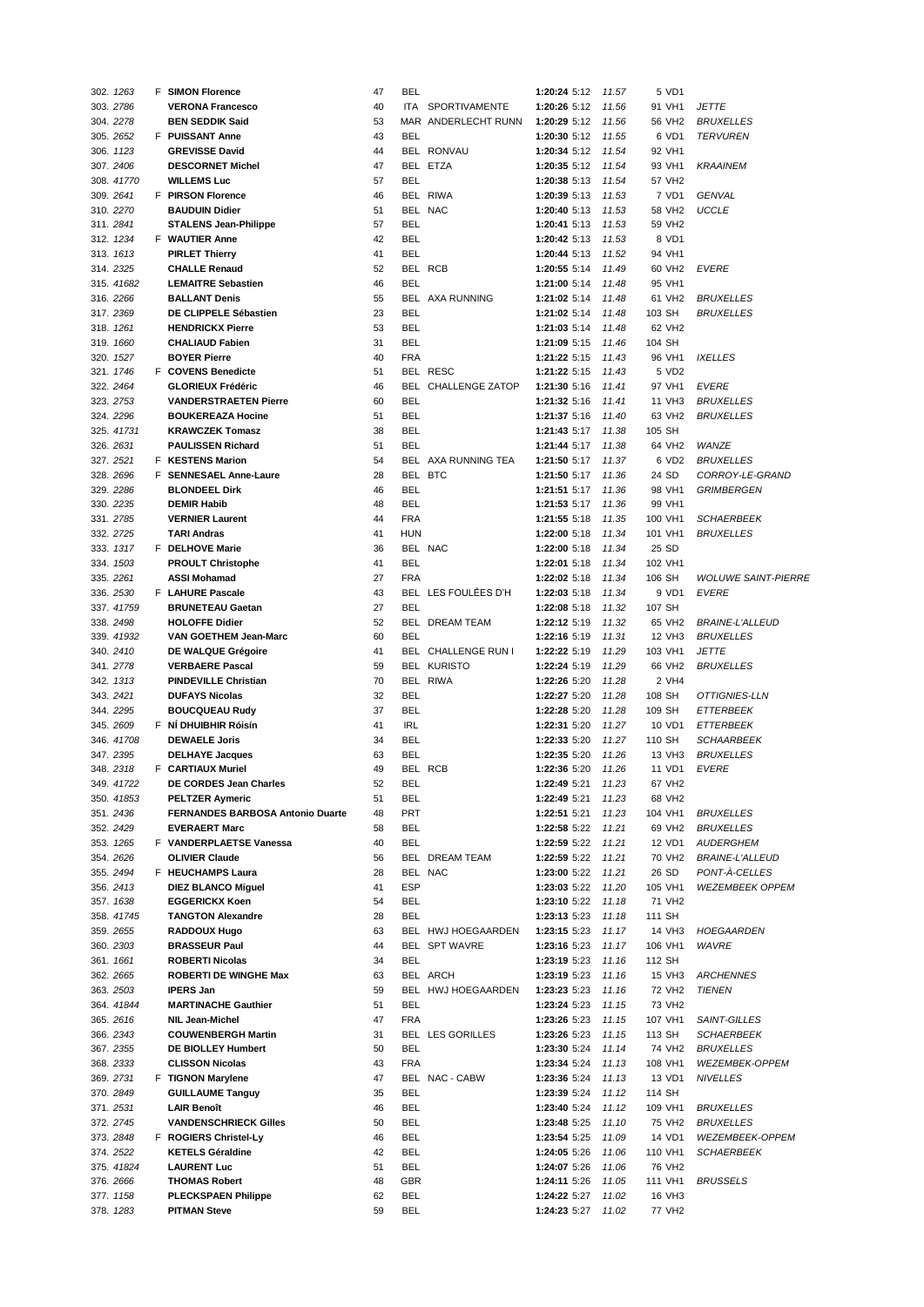| 379. 2551  |  | <b>LIPPENS Xavier</b>         | 29 | BEL               |                     | 1:24:24 5:27       | 11.02 | 115 SH             | <b>IXELLES</b>             |
|------------|--|-------------------------------|----|-------------------|---------------------|--------------------|-------|--------------------|----------------------------|
| 380. 1131  |  | <b>ERCOLANI Alain</b>         | 58 |                   | FRA SPTW            | 1:24:25 5:27       | 11.02 | 78 VH <sub>2</sub> | <b>WAVRE</b>               |
| 381. 2554  |  | <b>LOBERT Yves</b>            | 58 |                   | BEL RCB GAL         | 1:24:31 5:28       | 11.00 | 79 VH <sub>2</sub> | <b>BRUXELLS</b>            |
| 382. 2465  |  | F GOESEELS Séverine           | 30 |                   | BEL ENJAMBEE        | 1:24:37 5:28       | 10.99 | 27 SD              | <b>SCHAERBEEK</b>          |
| 383. 2258  |  | F AMRANI Rafika               | 43 | <b>BEL</b>        |                     | 1:24:38 5:28       | 10.99 | 15 VD1             | WEMMEL                     |
| 384. 41833 |  | <b>NELIS Benoit</b>           | 49 |                   | BEL JCPMF           | 1:24:43 5:28       | 10.98 | 112 VH1            | <b>BOUGE</b>               |
| 385. 2598  |  | <b>MONSONEGO Laurent</b>      | 49 | <b>FRA</b>        |                     | 1:24:43 5:28       | 10.98 | 113 VH1            | <b>ETTERBEEK</b>           |
| 386. 2770  |  | <b>VAN NOPPEN Alex</b>        | 43 |                   | BEL RUN IN BRUSSELS | 1:24:51 5:29       | 10.96 | 114 VH1            | LAEKEN                     |
| 387.2738   |  | F VAN ASBROECK Aurélie        | 11 |                   | BEL RUN ON BRUSSELS | 1:24:51 5:29       | 10.96 | 1 ED               | <b>BRUXELLES</b>           |
| 388. 1350  |  | <b>DEVOS Gilles</b>           | 46 | BEL               |                     | 1:24:55 5:29       | 10.95 | 115 VH1            |                            |
| 389. 2697  |  | SEQUEIRA NOGUEIRA Nuno Miguel | 43 | <b>PRT</b>        |                     | 1:24:56 5:29       | 10.95 | 116 VH1            | LEMBEEK                    |
| 390. 2326  |  | <b>CHARDON Nicolas</b>        | 42 | <b>FRA</b>        |                     | 1:24:56 5:29       | 10.95 | 117 VH1            | <b>WATERMAEL-BOITSFORT</b> |
| 391.2344   |  | F CROISET Sophie              | 33 |                   | BEL RUN IN BRUSSELS | 1:24:59 5:29       | 10.94 | 28 SD              | WEMMEL                     |
| 392. 2703  |  | <b>SIRAGUSA Vincenzo</b>      | 16 | <b>BEL</b>        |                     | 1:25:02 5:30       | 10.94 | 8 EH               | <b>BRUXELLES</b>           |
| 393. 41747 |  | <b>CARDONNELLE Celestin</b>   | 26 | <b>BEL</b>        |                     | 1:25:02 5:30       | 10.94 | 116 SH             |                            |
| 394. 2390  |  | DE LEENER Jean-Marie          | 64 |                   | BEL NAC             | 1:25:09 5:30       | 10.92 | 17 VH3             | LOT                        |
| 395.2809   |  | F OCHOA Maria                 | 57 |                   | ESP RCB / CEPAL     | 1:25:10 5:30       | 10.92 | 7 VD2              | <b>BRUXELLES</b>           |
| 396. 1339  |  | <b>LEGAY Jean Jacques</b>     | 53 |                   | BEL CEPAL           | 1:25:10 5:30       | 10.92 | 80 VH2             |                            |
| 397.2313   |  | F CAISE Carine                | 52 |                   | BEL RUN4VILLERS     | 1:25:11 5:30       | 10.92 | 8 VD2              | <b>BRAINE L'ALLEUD</b>     |
| 398. 1057  |  | <b>BOGARTS Gilles</b>         | 42 | <b>BEL</b>        |                     | 1:25:23 5:31       | 10.89 | 118 VH1            | <b>STERREBEEK</b>          |
| 399. 2287  |  | F BOBOT Mélodie               | 28 |                   | BEL NAC             | 1:25:23 5:31       | 10.89 | 29 SD              | <b>NIVELLES</b>            |
| 400. 2747  |  | <b>VAN DE POEL Benoit</b>     | 44 | <b>BEL</b>        |                     | 1:25:24 5:31       | 10.89 | 119 VH1            | <b>TERVUREN</b>            |
| 401.2780   |  | <b>VERBORGH Pierre</b>        | 14 | <b>BEL</b>        |                     | 1:25:24 5:31       | 10.89 | 9 EH               | <b>WATERLOO</b>            |
| 402. 2523  |  | <b>KIN Georges</b>            | 76 |                   | BEL RCB             | 1:25:26 5:31       | 10.89 | 3 VH4              | <b>BRUXELLES</b>           |
| 403. 2759  |  | <b>VANDOORNE Thibault</b>     | 29 | BEL               |                     | 1:25:30 5:31       | 10.88 | 117 SH             | <b>BRUXELLES</b>           |
| 404.2707   |  | <b>SOHIER Gilles</b>          | 28 | <b>BEL</b>        |                     | 1:25:31 5:32       | 10.88 | 118 SH             | <b>BRUXELLES</b>           |
| 405. 41934 |  | DE SCHAETZEN Geoffroy         | 50 | <b>BEL</b>        |                     | 1:25:35 5:32       | 10.87 | 81 VH <sub>2</sub> | <b>TERVUREN</b>            |
| 406. 2654  |  | <b>QUINTAS Valentin</b>       | 25 |                   | FRA TRAINING 7      | 1:25:36 5:32       | 10.87 | 119 SH             | <b>OVERIJSE</b>            |
| 407.2789   |  | <b>VICTOR Puig Ramos</b>      | 23 | <b>ESP</b>        |                     | 1:25:36 5:32       | 10.86 | 120 SH             | <b>KRAAINEM</b>            |
| 408.2306   |  | <b>BRISBOIS Corentin</b>      | 26 | <b>BEL</b>        |                     | 1:25:41 5:32       | 10.86 | 121 SH             | <b>BRUXELLES</b>           |
| 409. 41839 |  | <b>MOERENHOUT Tristan</b>     | 47 | <b>BEL</b>        |                     | 1:25:42 5:32       | 10.85 | 120 VH1            | <b>UCCLE</b>               |
| 410. 2385  |  | <b>DELAERE Charles</b>        | 19 | <b>BEL</b>        |                     | 1:25:55 5:33       | 10.83 | 10 EH              | <b>BRUSSEL</b>             |
| 411.2760   |  | <b>VAN ENST Luc</b>           | 59 | <b>BEL</b>        |                     | 1:26:06 5:34       | 10.80 | 82 VH <sub>2</sub> | <b>BRUXELLES</b>           |
| 412. 41697 |  | <b>DENSLYDEN Bewik</b>        |    | <b>BEL</b>        |                     | 1:26:06 5:34       | 10.80 | $\blacksquare$     |                            |
| 413. 41738 |  | F DETHIER Sophie              | 33 |                   | BEL NAC             | 1:26:09 5:34       | 10.80 | 30 SD              |                            |
| 414.2217   |  | <b>DEVOS Francois</b>         | 42 | <b>BEL</b>        |                     | 1:26:20 5:35       | 10.77 | 121 VH1            |                            |
| 415.2401   |  | F DE MUNCK Megane             | 23 | <b>BEL</b>        |                     | 1:26:20 5:35       | 10.77 | 31 SD              | <b>BRUXELLES</b>           |
| 416. 2589  |  | <b>MEURICE Philippe</b>       | 40 |                   | <b>BEL KURISTO</b>  | 1:26:21 5:35       | 10.77 | 122 VH1            | <b>EVERE</b>               |
| 417.2253   |  | <b>ALAIME Sebastien</b>       | 46 |                   | BEL SPTW            | 1:26:21 5:35       | 10.77 | 123 VH1            | LIMAL                      |
| 418. 2629  |  | F PARMENTIER Karine           | 49 |                   | BEL NAC-CABW NIVELL | 1:26:30 5:35       | 10.75 | 16 VD1             | <b>NIVELLES</b>            |
| 419. 2305  |  | <b>BRIENS Jérôme</b>          | 44 |                   | FRA RCB             | 1:26:39 5:36       | 10.73 | 124 VH1            | <b>BRUXELLES</b>           |
| 420. 2423  |  | <b>DUVIEUSART Jean-Valery</b> | 47 |                   | BEL LESBORLEESDU20K | 1:26:41 5:36       | 10.73 | 125 VH1            | <b>TERVUREN</b>            |
| 421.2846   |  | <b>F</b> JACQUES Delphine     | 42 | <b>BEL</b>        |                     | 1:26:44 5:36       | 10.72 | 17 VD1             |                            |
| 422. 1706  |  | <b>LALIEU Yves</b>            | 54 | BEL               |                     | 1:26:44 5:36       | 10.72 | 83 VH2             |                            |
| 423. 2672  |  | <b>ROMMES Nicolas</b>         | 39 | BEL               |                     | 1:26:48 5:36       | 10.72 | 122 SH             | <b>BRUXELLES</b>           |
| 424. 2774  |  | <b>VARELA GONZALEZ Hugo</b>   | 28 | <b>BEL</b>        |                     | 1:26:54 5:37       | 10.70 | 123 SH             | <b>AUDERGHEM</b>           |
| 425. 2740  |  | <b>VAN CANG Alain</b>         | 28 | BEL               |                     | 1:26:54 5:37       | 10.70 | 124 SH             | <b>JETTE</b>               |
| 426. 2317  |  | <b>CARTEREAU Geoffrey</b>     | 26 |                   | FRA TRAINING 7      | 1:26:54 5:37 10.70 |       | 125 SH             | KRAAINEM                   |
| 427. 41768 |  | <b>CREMET Jean Louis</b>      |    | BEL               |                     | 1:26:55 5:37       | 10.70 |                    |                            |
| 428. 41838 |  | <b>CUDELL SALGUEIRO Pedro</b> | 44 | <b>PRT</b>        |                     | 1:26:56 5:37       | 10.70 | 126 VH1            | <b>SCHAERBEEK</b>          |
| 429. 2311  |  | <b>BUX Antonio</b>            | 54 |                   | BEL A.B.RUN         | 1:26:58 5:37       | 10.70 | 84 VH2             | <b>STROMBEEK</b>           |
| 430. 2470  |  | <b>GONZALEZ GARCIA Isaac</b>  | 47 |                   | ESP LA ROJITA DE BR | 1:26:59 5:37       | 10.69 | 127 VH1            | <b>BRUXELLES</b>           |
| 431.2495   |  | F HEYMANS Alicia              | 21 | BEL /             |                     | 1:27:07 5:38       | 10.68 | 32 SD              | <b>ENGHIEN</b>             |
| 432. 2400  |  | F DEMULDER Marine             | 24 | BEL               |                     | 1:27:07 5:38       | 10.68 | 33 SD              | <b>SCHAERBEEK</b>          |
| 433. 41676 |  | <b>DEWAHTER Werner</b>        | 47 | BEL               |                     | 1:27:09 5:38       | 10.67 | 128 VH1            |                            |
| 434. 2762  |  | <b>VAN GILS Julien</b>        | 30 | BEL               |                     | 1:27:14 5:38       | 10.66 | 126 SH             | <b>ETTERBEEK</b>           |
| 435. 41740 |  | F PAQUOT Louise               | 23 | BEL               |                     | 1:27:18 5:38       | 10.65 | 34 SD              | <b>OPHAIN</b>              |
| 436.2323   |  | <b>CERVIONI Giovanni</b>      | 34 |                   | ITA INGLORIOUS RUNN | 1:27:20 5:39       | 10.65 | 127 SH             | <b>SAINT GILLES</b>        |
| 437. 41878 |  | <b>MULLER Guillaume</b>       | 33 | BEL               |                     | 1:27:24 5:39       | 10.64 | 128 SH             |                            |
| 438.2491   |  | F HERAUT Aurelie              | 33 |                   | BEL SANS            | 1:27:25 5:39       | 10.64 | 35 SD              | <i><b>OTTIGNIES</b></i>    |
| 439. 2316  |  | <b>CARBONNELLE Yves</b>       | 50 |                   | BEL LESBORLEESDU20K | 1:27:25 5:39       | 10.64 | 85 VH2             | <b>BRUXELLES</b>           |
| 440. 2689  |  | F SCHALLER Laura              | 20 | <b>BEL</b>        |                     | 1:27:31 5:39       | 10.63 | 36 SD              | <b>MOLENBEEK</b>           |
| 441.2433   |  | <b>FALLET Gilles</b>          | 65 |                   | FRA RCB             | 1:27:32 5:39       | 10.62 | 18 VH3             | <b>BRUXELLES</b>           |
| 442. 2440  |  | F FLONET Marylène             | 40 | BEL               |                     | 1:27:36 5:40       | 10.62 | 18 VD1             | WAGNELEE                   |
| 443. 2294  |  | F BOTELLA Laure-Anaïs         | 30 | <b>FRA</b>        |                     | 1:27:37 5:40       | 10.61 | 37 SD              | <b>IXELLES</b>             |
| 444.2471   |  | <b>GORGEMANS Nicolas</b>      | 41 | BEL               |                     | 1:27:38 5:40       | 10.61 | 129 VH1            | <b>BRUXELLES</b>           |
| 445. 1346  |  | <b>MILCAMPS Thierry</b>       | 60 | BEL               |                     | 1:27:38 5:40       | 10.61 | 19 VH3             |                            |
| 446. 2497  |  | <b>HOCK Nicolas</b>           | 29 |                   | BEL RUNNIN'GREZ     | 1:27:40 5:40       | 10.61 | 129 SH             | WAVRE                      |
| 447.2671   |  | <b>ROMBAUT Vincent</b>        | 44 |                   | BEL RUNNIN'GREZ     | 1:27:40 5:40       | 10.61 | 130 VH1            | GREZ-DOICEAU               |
| 448. 1585  |  | F MOENS Marie                 | 29 | <b>BEL</b>        |                     | 1:27:46 5:40       | 10.60 | 38 SD              |                            |
| 449. 2364  |  | <b>DECK Thomas</b>            | 29 | FRA //            |                     | 1:27:50 5:40       | 10.59 | 130 SH             | ZELLIK                     |
| 450. 2251  |  | F ADAM Edina                  | 41 |                   | HUN CACE            | 1:27:51 5:41       | 10.59 | 19 VD1             | <b>BRUSSELS</b>            |
| 451.2721   |  | F SYLWIA Wasilewska           | 34 | <b>POL</b>        |                     | 1:27:59 5:41       | 10.57 | 39 SD              | <b>BRUSSELS</b>            |
| 452. 2681  |  | <b>SABLON Roland</b>          | 53 |                   | BEL AXA TEAM        | 1:28:08 5:42       | 10.55 | 86 VH <sub>2</sub> | <b>VOSSEM</b>              |
|            |  | <b>LEFEVRE Jonathan</b>       | 30 | BEL               |                     | 1:28:11 5:42       | 10.55 | 131 SH             |                            |
| 453. 41831 |  |                               |    |                   |                     |                    |       |                    |                            |
| 454.2529   |  | <b>LACOMBE Guilhem</b>        | 17 | BEL<br><b>BEL</b> |                     | 1:28:12 5:42       | 10.55 | 11 EH              | <b>KRAAINEM</b>            |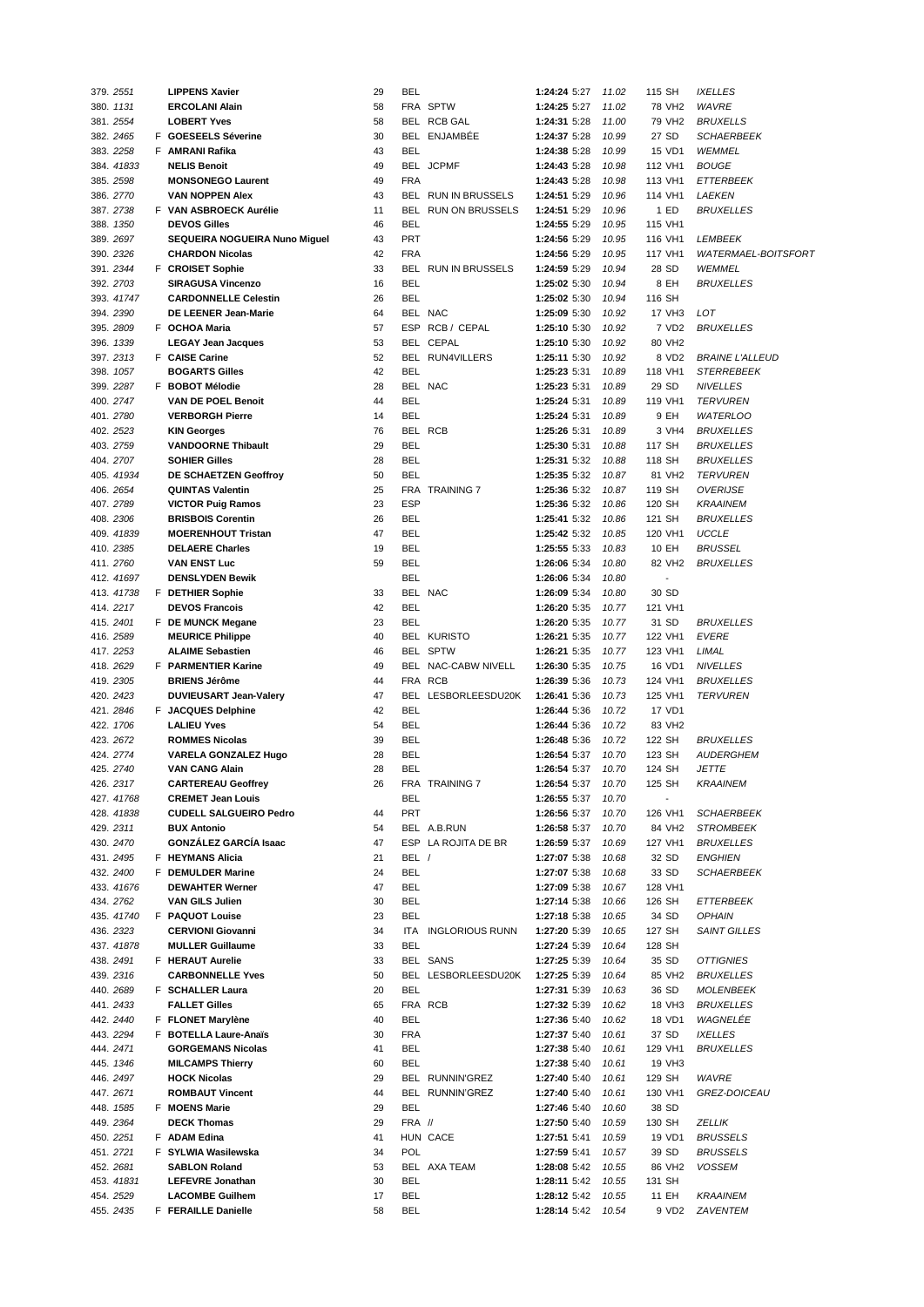| 456.2328   | F CHICHEPORTICHE Corinne    | 50 |            | FRA CSF MYSTERE        | 1:28:21 5:42       | 10.53 | 10 VD <sub>2</sub> | <b>FOREST</b>              |
|------------|-----------------------------|----|------------|------------------------|--------------------|-------|--------------------|----------------------------|
| 457.2585   | <b>MERCKX Wouter</b>        | 41 | <b>BEL</b> |                        | 1:28:23 5:43       | 10.52 | 131 VH1            | <b>MECHELEN</b>            |
| 458.2583   | <b>MERCKX Bram</b>          | 37 | <b>BEL</b> |                        | 1:28:26 5:43       | 10.52 | 132 SH             | <b>MECHELEN</b>            |
| 459. 1591  | POLAZZI Fabio               | 33 | <b>BEL</b> |                        | 1:28:30 5:43       | 10.51 | 133 SH             |                            |
| 460. 2219  | <b>DEVOS Edouard</b>        | 44 | <b>BEL</b> |                        | 1:28:32 5:43       | 10.51 | 132 VH1            |                            |
| 461.2233   | <b>MANS Mignon</b>          | 45 | <b>BEL</b> |                        | 1:28:32 5:43       | 10.51 | 133 VH1            |                            |
| 462. 2528  | <b>LACOMBE Denis</b>        | 55 | <b>FRA</b> |                        | 1:28:35 5:43       | 10.50 | 87 VH2             | <b>KRAAINEM</b>            |
|            |                             |    |            |                        |                    |       |                    |                            |
| 463. 2342  | <b>CORREIA Fernando</b>     | 51 | <b>PRT</b> |                        | 1:28:38 5:44       | 10.49 | 88 VH2             | <b>BRUXELLES</b>           |
| 464.2310   | F BURSKYTE-OLIVIER Sigita   | 37 | LTU        |                        | 1:28:39 5:44       | 10.49 | 40 SD              | WOLUWE-SAINT-LAMBERT       |
| 465.2283   | <b>BIDAINE Luc</b>          | 60 |            | BEL WPRC               | 1:28:43 5:44       | 10.48 | 20 VH3             | <b>BRUXELLES</b>           |
| 466. 2634  | F PEETROONS Karina          | 49 | BEL        | <b>JOGGANS</b>         | 1:28:47 5:44       | 10.48 | 20 VD1             | GROOT - BIJGAARDEN         |
| 467.2797   | F WALCKIERS Stéphanie       | 40 | <b>BEL</b> |                        | 1:28:48 5:44       | 10.47 | 21 VD1             | <b>BOITSFORT</b>           |
| 468.2584   | <b>MERCKX Govert</b>        | 55 | <b>BEL</b> |                        | 1:28:49 5:44       | 10.47 | 89 VH <sub>2</sub> | <b>HOMBEEK</b>             |
| 469. 2733  | <b>TITART Paul</b>          | 57 |            | BEL RCB                | 1:28:51 5:44       | 10.47 | 90 VH <sub>2</sub> | <b>BRUXELLES (UCCLE)</b>   |
| 470. 2686  | F SAUME Marie-Eve           | 35 |            | BEL NAC                | 1:28:54 5:45       | 10.46 | 41 SD              | <b>NIVELLES</b>            |
| 471.2527   | F LACKNER Sandrine          | 38 |            | BEL WPRC               | 1:29:00 5:45       | 10.45 | 42 SD              | <b>AUDERGHEM</b>           |
|            |                             |    |            |                        |                    |       |                    |                            |
| 472. 2301  | <b>BRACKE Charles</b>       | 45 |            | BEL WPRC               | 1:29:00 5:45       | 10.45 | 134 VH1            | <b>AUDERGHEM</b>           |
| 473. 2334  | <b>CLOOSTERMANS Patrice</b> | 65 | <b>BEL</b> |                        | 1:29:09 5:46       | 10.43 | 21 VH3             | <b>ZAVENTEM</b>            |
| 474.2451   | <b>GALAND Julien</b>        | 35 | BEL        | <b>RUN IN BRUSSELS</b> | 1:29:10 5:46       | 10.43 | 134 SH             | <b>FOREST</b>              |
| 475. 2428  | <b>EVERAERT Christophe</b>  | 37 | <b>BEL</b> |                        | 1:29:15 5:46       | 10.42 | 135 SH             | WEZEMBEEK-OPPEM            |
| 476. 2469  | <b>GONZALEZ Josè</b>        | 74 |            | ESP KURISTO            | 1:29:16 5:46       | 10.42 | 4 VH4              | SAINT-GILLES               |
| 477.2392   | <b>DELFOSSE Bernard</b>     | 66 |            | BEL RCB                | 1:29:18 5:46       | 10.42 | 22 VH3             | <b>BRUXELLES</b>           |
| 478. 2594  | <b>MIEROO Philippe</b>      | 49 |            | BEL WPRC               | 1:29:18 5:46       | 10.42 | 135 VH1            | <b>WOLUWE-SAINT-PIERRE</b> |
| 479. 2354  | <b>DEBEUF Stéphane</b>      | 49 |            | BEL CSF                | 1:29:24 5:47       | 10.40 | 136 VH1            | <b>FOREST</b>              |
| 480. 2336  | <b>COEURDEROI Quentin</b>   | 25 |            | BEL RUN IN BRUSSELS    | 1:29:25 5:47       | 10.40 | 136 SH             | <b>JETTE</b>               |
| 481.2572   | <b>MARTINELLI Nedo</b>      | 49 | <b>ITA</b> |                        |                    |       |                    |                            |
|            |                             |    |            |                        | 1:29:28 5:47       | 10.40 | 137 VH1            | <b>BRUXELLES</b>           |
| 482. 2690  | <b>SCHEUER Vincent</b>      | 42 |            | BEL WPRC               | 1:29:30 5:47       | 10.39 | 138 VH1            | <b>BRUXELLES</b>           |
| 483. 2566  | F MANZINELLO Marine         | 25 | <b>FRA</b> |                        | 1:29:32 5:47       | 10.39 | 43 SD              | <b>SCHAERBEEK</b>          |
| 484. 2315  | <b>CARBONNELLE Alexis</b>   | 45 | BEL        | LESBORLEESDU20K        | 1:29:32 5:47       | 10.39 | 139 VH1            | <b>BRUXELLES</b>           |
| 485. 1130  | F FLEURET Lucile            | 24 | <b>BEL</b> |                        | 1:29:35 5:47       | 10.38 | 44 SD              |                            |
| 486. 1557  | <b>PAUWELS Christophe</b>   | 32 | <b>BEL</b> |                        | 1:29:50 5:48       | 10.35 | 137 SH             |                            |
| 487.2667   | <b>ROBINET Bernard</b>      | 63 |            | BEL RCB                | 1:29:51 5:48       | 10.35 | 23 VH3             | <b>BRUXELLES</b>           |
| 488. 2504  | <b>IVAN Jozsef</b>          | 47 | <b>HUN</b> |                        | 1:29:58 5:49       | 10.34 | 140 VH1            | <b>WOLUWE-SAINT-PIERRE</b> |
| 489. 41695 | <b>GERGELY Csaba</b>        | 46 | <b>HUN</b> |                        | 1:29:58 5:49       | 10.34 | 141 VH1            | <b>AUDERGHEM</b>           |
|            |                             |    | <b>BEL</b> |                        |                    |       |                    |                            |
| 490. 2722  | F SZAKONY Zsófia            | 24 |            |                        | 1:30:03 5:49       | 10.33 | 45 SD              | <b>BRUXELLES</b>           |
| 491.2620   | F NOTEZ Nathalie            | 47 |            | BEL NAC                | 1:30:10 5:49       | 10.32 | 22 VD1             | <b>VIEUX GENAPPE</b>       |
| 492. 41736 | <b>SALVATIERRA Victor</b>   | 41 | <b>BEL</b> |                        | 1:30:14 5:50       | 10.31 | 142 VH1            |                            |
| 493. 2633  | <b>PAUWELS Didier</b>       | 58 | <b>BEL</b> |                        | 1:30:23 5:50       | 10.29 | 91 VH <sub>2</sub> | <b>BRUXELLES</b>           |
| 494. 2482  | F HAIRSON Vanessa           | 38 |            | BEL NAC                | 1:30:24 5:50       | 10.29 | 46 SD              | <b>FELUY</b>               |
| 495. 2502  | <b>HUYGE Frédéric</b>       | 49 |            | BEL NAC                | 1:30:25 5:50       | 10.29 | 143 VH1            | <b>FELUY</b>               |
| 496. 2712  | <b>SPIESSENS Johan</b>      | 55 |            | BEL HWJ HOEGAARDEN     | 1:30:26 5:51       | 10.28 | 92 VH2             | <b>HOEGAARDEN</b>          |
| 497. 2717  | <b>STIENSMA Eric</b>        | 58 |            | BEL WPRC               | 1:30:30 5:51       | 10.28 | 93 VH2             | <b>SCHAERBEEK</b>          |
| 498. 2486  | <b>HAROLD Mommen</b>        | 23 | <b>BEL</b> |                        | 1:30:33 5:51       | 10.27 | 138 SH             | CORROY-LE-GRAND            |
| 499. 2682  |                             | 43 | <b>BEL</b> |                        |                    |       | 144 VH1            |                            |
|            | <b>SAENEN Franck</b>        |    |            |                        | 1:30:47 5:52       | 10.25 |                    | <b>DILBEEK</b>             |
| 500. 2744  | <b>VANDENBERGEN Nicolas</b> | 42 | <b>BEL</b> |                        | 1:30:47 5:52       | 10.24 | 145 VH1            | <b>DILBEEK</b>             |
| 501. 2371  | <b>DE CONINCK Adrien</b>    | 25 | <b>BEL</b> |                        | 1:30:54 5:52       | 10.23 | 139 SH             | KAIN                       |
| 502. 2370  | DE COEYER Killian           | 16 | <b>BEL</b> |                        | 1:30:55 5:52       | 10.23 | 12 EH              | HOEILAART                  |
| 503 41855  | <b>MUNOZ Martin</b>         | 59 | <b>BEL</b> |                        | 1:30:57 5:53 10.23 |       | 94 VH <sub>2</sub> |                            |
| 504. 2840  | <b>MORAL Manuel</b>         | 37 | BEL        |                        | 1:30:58 5:53       | 10.23 | 140 SH             |                            |
| 505. 2569  | F MARIS Sophie              | 29 |            | BEL SMAL TEAM          | 1:31:02 5:53       | 10.22 | 47 SD              | <b>SCHAERBEEK</b>          |
| 506. 2788  | F VETRI Valentina           | 38 | ITA        |                        | 1:31:04 5:53       | 10.21 | 48 SD              | ETTERBEEK                  |
| 507. 2596  | <b>MILIS Stephan</b>        | 60 | <b>BEL</b> |                        | 1:31:10 5:53       | 10.20 | 24 VH3             | <b>KRAAINEM</b>            |
| 508.2368   | DE CLIPPELE Bruno           |    |            |                        |                    |       |                    |                            |
|            |                             | 60 | <b>BEL</b> |                        | 1:31:10 5:53       | 10.20 | 25 VH3             | <b>BRUXELLES</b>           |
| 509. 2347  | <b>CUBAT Jeffrey</b>        | 31 |            | BEL RUN4VILLERS        | 1:31:24 5:54       | 10.18 | 141 SH             | <b>BRAINE L'ALLEUD</b>     |
| 510. 2599  | <b>MORINEAU Sébastien</b>   | 44 |            | FRA JCPMF KOEKELBER    | 1:31:31 5:55       | 10.16 | 146 VH1            | <b>BRUXELLES</b>           |
| 511. 41683 | F THOMAS Ophelie            | 26 | <b>BEL</b> |                        | 1:31:34 5:55       | 10.16 | 49 SD              |                            |
| 512. 2560  | <b>MAERCKX Thierry</b>      | 61 |            | BEL JCPMF SCHAERBEE    | 1:31:38 5:55       | 10.15 | 26 VH3             | <b>KRAAINEM</b>            |
| 513. 2535  | <b>LAMBORELLE Frédéric</b>  | 45 | <b>BEL</b> |                        | 1:31:45 5:56       | 10.14 | 147 VH1            | <b>EVERE</b>               |
| 514. 41835 | <b>LABAR Corentin</b>       | 35 | <b>BEL</b> |                        | 1:31:52 5:56       | 10.12 | 142 SH             |                            |
| 515. 2331  | F CILLIS Marine             | 29 |            | BEL JE COURS PR MA     | 1:31:53 5:56       | 10.12 | 50 SD              | <b>WOLUWE SAINT PIERRE</b> |
| 516. 2550  | LIÉNART Raphael             | 29 | <b>BEL</b> |                        | 1:31:54 5:56       | 10.12 | 143 SH             | <b>ZAVENTEM</b>            |
| 517. 2632  | F PAURIAC Florence          | 27 | <b>FRA</b> |                        | 1:31:55 5:56       | 10.12 | 51 SD              |                            |
|            |                             |    |            |                        |                    |       |                    | <b>BRUXELLES</b>           |
| 518.2454   | F GARITTE Lauranne          | 29 | BEL        |                        | 1:31:55 5:56       | 10.12 | 52 SD              | <b>BRUXELLES</b>           |
| 519. 2225  | <b>CHILESNE Marvin</b>      | 49 | <b>BEL</b> |                        | 1:31:56 5:56       | 10.12 | 148 VH1            |                            |
| 520. 2638  | <b>PHILIPPE Thon</b>        | 36 | <b>BEL</b> |                        | 1:31:57 5:56       | 10.12 | 144 SH             | <b>BRUSSELS</b>            |
| 521. 2639  | F PIERRET Sylvie            | 29 | BEL        |                        | 1:31:58 5:56       | 10.11 | 53 SD              | <b>SCHAERBEEK</b>          |
| 522. 2674  | F ROUSSAUX Alice            | 44 |            | BEL TEE                | 1:32:01 5:57       | 10.11 | 23 VD1             | <b>BRUXELLES</b>           |
| 523. 1304  | <b>ROSE Frankie</b>         | 64 | <b>BEL</b> |                        | 1:32:12 5:57       | 10.09 | 27 VH3             | <b>SART DAMES AVELINES</b> |
| 524. 2611  | <b>NIAFAS Konstantinos</b>  | 49 | GRC        |                        | 1:32:23 5:58       | 10.07 | 149 VH1            | <b>BRUXELLES</b>           |
| 525. 2291  | F BONINO Pauline            | 33 | <b>FRA</b> |                        | 1:32:33 5:59       | 10.05 | 54 SD              | <b>BRUSSELS</b>            |
| 526. 2677  | <b>RUBIN Daniel</b>         | 44 | <b>BEL</b> |                        | 1:32:42 5:59       | 10.03 | 150 VH1            | <b>UCCLE</b>               |
|            |                             |    |            |                        |                    |       |                    |                            |
| 527. 41829 | F FRAU Fabienne             | 43 | BEL        |                        | 1:32:44 5:59       | 10.03 | 24 VD1             |                            |
| 528. 2463  | F GIRARDET Coralie          | 51 | <b>FRA</b> |                        | 1:32:47 6:00       | 10.02 | 11 VD2             | <b>UCCLE</b>               |
| 529. 41698 | <b>FASAN Alberto</b>        | 36 | <b>ITA</b> |                        | 1:32:51 6:00       | 10.02 | 145 SH             | <b>IXELLES</b>             |
| 530. 2349  | F CUGNON Emmanuelle         | 47 |            | BEL JCPMF              | 1:33:00 6:00       | 10.00 | 25 VD1             | <b>BRUXELLES</b>           |
| 531. 2478  | F GYSELINCK Valérie         | 49 | <b>BEL</b> |                        | 1:33:02 6:01       | 10.00 | 26 VD1             | ANDERLECHT                 |
| 532. 41737 | <b>ROBAEYS Nicolas</b>      | 46 | <b>BEL</b> |                        | 1:33:06 6:01       | 9.99  | 151 VH1            | WEEZEMBEEK-OPPEM           |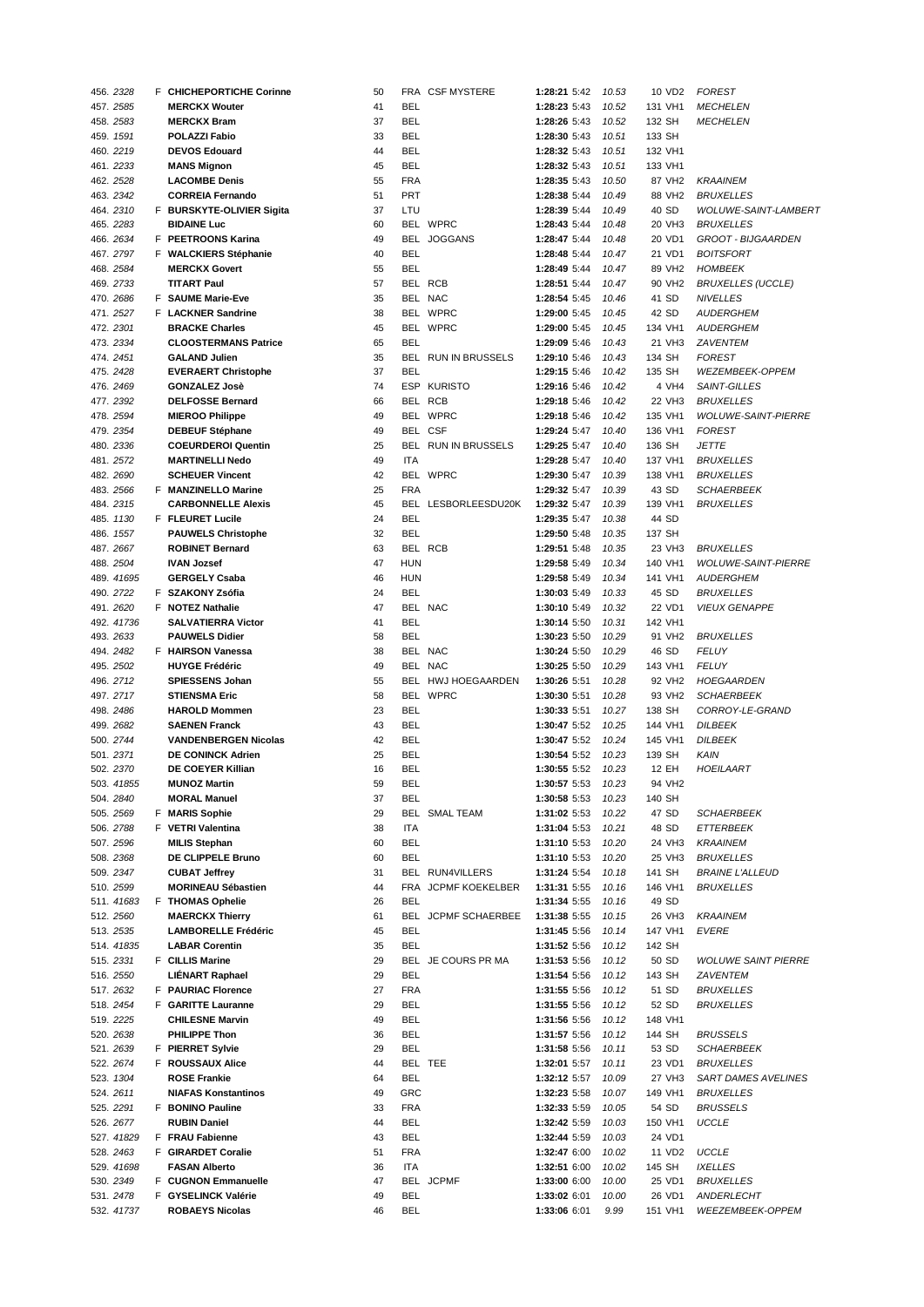| 533. 2402  | <b>DENOLIN Eric</b>          | 46 | BEL        |                            | 1:33:13 6:01 | 9.98 | 152 VH1                  | <i>BRUXELLES</i>           |
|------------|------------------------------|----|------------|----------------------------|--------------|------|--------------------------|----------------------------|
| 534. 2782  | <b>VERKINDERE Alain</b>      | 69 |            | BEL RCB                    | 1:33:18 6:02 | 9.97 | 28 VH3                   | <b>GESVES</b>              |
| 535. 1256  | <b>VANHOOF Dirk</b>          | 46 |            | BEL RCAS                   | 1:33:26 6:02 | 9.95 | 153 VH1                  | <b>SCHAERBEK</b>           |
| 536. 41828 | <b>BROHEZ Bruno</b>          | 51 | BEL        |                            | 1:33:26 6:02 | 9.95 | 95 VH2                   |                            |
| 537.2449   | F FURUYA Crystal             | 40 | CAN        |                            | 1:33:28 6:02 | 9.95 | 27 VD1                   | <b>ISELLES</b>             |
| 538. 2813  | <b>EVIZIEN Guy</b>           | 65 | BEL        |                            | 1:33:30 6:02 | 9.95 | 29 VH3                   |                            |
|            | F BEAUDUIN Bénédicte         | 47 | BEL        |                            | 1:33:36 6:03 |      | 28 VD1                   |                            |
| 539. 2274  |                              |    |            |                            |              | 9.94 |                          | WEZEMBEEK-OPPEM            |
| 540. 2538  | <b>LAUWERS Bernard</b>       | 58 |            | BEL NAC                    | 1:33:36 6:03 | 9.94 | 96 VH <sub>2</sub>       | <b>BAULERS</b>             |
| 541. 1327  | F DUMONT Ludivine            | 42 | BEL        |                            | 1:33:39 6:03 | 9.93 | 29 VD1                   |                            |
| 542. 2456  | <b>GHERAILLE Jean Marc</b>   | 52 |            | BEL DREAM TEAM             | 1:33:42 6:03 | 9.93 | 97 VH2                   | <b>BRAINE-L'ALLEUD</b>     |
| 543. 41802 | <b>VERKAEREN Bertrand</b>    | 46 | <b>BEL</b> |                            | 1:33:42 6:03 | 9.93 | 154 VH1                  |                            |
| 544. 41801 | <b>FEYS Jean Louis</b>       | 55 | BEL        |                            | 1:33:43 6:03 | 9.92 | 98 VH <sub>2</sub>       |                            |
| 545.2763   | VAN GOSSUM Luc               | 70 |            | BEL RCB                    | 1:33:47 6:04 | 9.92 | 5 VH4                    | <b>IXELLES</b>             |
| 546. 1344  | <b>SEPTEMBER Raphael</b>     | 36 | <b>BEL</b> |                            | 1:34:07 6:05 | 9.88 | 146 SH                   |                            |
| 547.2277   | <b>BENOIT Lambot</b>         | 47 | <b>BEL</b> |                            | 1:34:09 6:05 | 9.88 | 155 VH1                  | <b>SINT GENESIUS RODE</b>  |
| 548. 41732 | F MEHU Sandra                | 52 | CAN        |                            | 1:34:12 6:05 | 9.87 | 12 VD <sub>2</sub>       | <b>BRUXELLES</b>           |
| 549. 2715  | <b>STAFFA Ivar</b>           | 38 |            | SVK SPORTIVAMENTE          | 1:34:18 6:05 | 9.86 | 147 SH                   | BRATISLAVA                 |
|            |                              |    |            |                            |              |      |                          |                            |
| 550. 1307  | <b>SPITZER Harald</b>        | 54 |            | DEU RUN IN BRUSSELS        | 1:34:20 6:06 | 9.86 | 99 VH <sub>2</sub>       | <b>OVERIJSE</b>            |
| 551. 1138  | <b>VANDERUFITEM Jonathan</b> | 34 | <b>BEL</b> |                            | 1:34:22 6:06 | 9.86 | 148 SH                   |                            |
| 552. 2447  | <b>FRANSEN Patrick</b>       | 55 |            | BEL AS MONACO TRIAT        | 1:34:23 6:06 | 9.85 | 100 VH2                  | <b>MONACO</b>              |
| 553. 2459  | F GILLARD Sophie             | 32 |            | BEL COACHING ZONE T        | 1:34:23 6:06 | 9.85 | 55 SD                    | HOEILAART                  |
| 554. 2408  | F DE SOUSA PINTO Rosa        | 42 |            | PRT COACHING ZONE T        | 1:34:24 6:06 | 9.85 | 30 VD1                   | <b>WEZEMBEEK -OPPEM</b>    |
| 555. 2748  | F VANDERBECKEN Nathalie      | 42 |            | BEL AG RUNNING TEAM        | 1:34:34 6:07 | 9.83 | 31 VD1                   | <b>LE ROEULX</b>           |
| 556. 2648  | <b>PRADERA Fabrice</b>       | 29 | BEL        |                            | 1:34:36 6:07 | 9.83 | 149 SH                   | ZELLIK                     |
| 557.2649   | F PRADERA Sabrina            | 33 | BEL        |                            | 1:34:37 6:07 | 9.83 | 56 SD                    | <b>MEISE</b>               |
| 558.2576   | F MAURA Nunziatini           | 32 | <b>ITA</b> | <b>INGLORIOUS RUNN</b>     | 1:34:37 6:07 | 9.83 | 57 SD                    | <b>WOLUWE SAINT PIERRE</b> |
| 559. 2259  | F ANBERGEN Capucine          | 37 | BEL        |                            | 1:34:42 6:07 | 9.82 | 58 SD                    | ANDERLECHT                 |
| 560. 2794  |                              | 45 | BEL RIB    |                            | 1:34:56 6:08 |      | 32 VD1                   | <b>WAVRE</b>               |
|            | F VLAMINCK Natacha           |    |            |                            |              | 9.80 |                          |                            |
| 561. 1305  | F ROSE Myriam                | 57 | BEL        |                            | 1:35:01 6:08 | 9.79 | 13 VD2                   | <b>SART DAMES AVELINES</b> |
| 562. 1555  | <b>VONDELING Rene</b>        | 57 | BEL        |                            | 1:35:02 6:08 | 9.79 | 101 VH2                  |                            |
| 563. 2445  | F FRANCK Nathalie            | 33 | BEL        |                            | 1:35:05 6:09 | 9.78 | 59 SD                    | <i>BRUXELLES</i>           |
| 564.2670   | <b>ROLIN Laurent</b>         | 52 |            | BEL AB RUN                 | 1:35:10 6:09 | 9.77 | 102 VH2                  | STROMBEEK-BEVER            |
| 565.2790   | F VINCENT Anne               | 60 | <b>BEL</b> |                            | 1:35:13 6:09 | 9.77 | 1 VD3                    | <b>SCHAERBEEK</b>          |
| 566. 2651  | <b>PRUVOT Eric</b>           | 43 | <b>FRA</b> |                            | 1:35:18 6:09 | 9.76 | 156 VH1                  | <b>WOLUWE ST LAMBERT</b>   |
| 567. 1088  | F MRABET Monia               | 31 | BEL        |                            | 1:35:18 6:09 | 9.76 | 60 SD                    |                            |
| 568.2680   | <b>SABLON Eric</b>           | 55 | BEL        |                            | 1:35:20 6:09 | 9.76 | 103 VH2                  | <b>WEZEMBEEK-OPPEM</b>     |
| 569. 2619  | <b>NOPPEN Cedric</b>         | 32 | <b>BEL</b> |                            | 1:35:32 6:10 | 9.74 | 150 SH                   | <b>WATERLOO</b>            |
| 570. 2373  |                              | 30 | <b>BEL</b> |                            | 1:35:42 6:11 | 9.72 | 151 SH                   | <b>LIMELETTE</b>           |
|            | <b>DE GRAEUWE François</b>   |    |            |                            |              |      |                          |                            |
| 571.2466   | <b>GOFFINET Michel</b>       | 57 |            | <b>BEL JCPMF KOEKELBER</b> | 1:35:43 6:11 | 9.72 | 104 VH2                  | <b>MOLENBEEK</b>           |
| 572. 2396  | F DELINCE Céline             | 40 | <b>BEL</b> |                            | 1:35:45 6:11 | 9.71 | 33 VD1                   | <b>MONTIGNY-LE-TILLEUL</b> |
| 573. 41703 | F CAZAN Alexandra            | 29 |            | BEL BOX AND FIT            | 1:35:50 6:11 | 9.71 | 61 SD                    | <b>WOLUWE-SAINT-PIERRE</b> |
| 574.2559   | <b>MABIL Didier</b>          | 58 |            | BEL WPRC                   | 1:35:51 6:11 | 9.70 | 105 VH2                  | <b>WOLUWE SAINT PIERRE</b> |
| 575.2769   | F VAN LANDEGHEM Ria          | 58 | BEL        |                            | 1:35:52 6:12 | 9.70 | 14 VD2                   | <b>TERVUR</b>              |
| 576. 41901 | <b>TINTIS Riccardo</b>       | 40 | BEL        |                            | 1:35:53 6:12 | 9.70 | 157 VH1                  |                            |
| 577. 41785 | <b>F</b> RIGA Pauline        |    | BEL        |                            | 1:35:56 6:12 | 9.69 | $\overline{\phantom{a}}$ |                            |
| 578. 41746 | F RIGA Mathilde              | 21 | BEL        |                            | 1:35:56 6:12 | 9.69 | 62 SD                    |                            |
| 579. 2476  | <b>GUYAUX Frédéric</b>       | 29 | <b>BEL</b> |                            | 1:35:58 6:12 | 9.69 | 152 SH                   | <b>BRAINE-L'ALLEUD</b>     |
| 580. 2477  | F GUYAUX Nathalie            | 39 | <b>BEL</b> |                            | 1:35:58 6:12 | 9.69 | 63 SD                    | <b>GRIMBERGEN</b>          |
|            |                              |    |            |                            |              |      | 106 VH2                  |                            |
| 581. 41931 | <b>JONCOUR Jean Claude</b>   | 53 | BEL        |                            | 1:36:08 6:13 | 9.68 |                          |                            |
| 582. 2627  | F OVERTUS Marie              | 33 | BEL RIB    |                            | 1:36:08 6:13 | 9.67 | 64 SD                    | WATERMAEL-BOITSFORT        |
| 583. 2425  | F EGGERICX Claire            | 53 |            | BEL AG RUNNING TEAM        | 1:36:10 6:13 | 9.67 | 15 VD2                   | <b>WATERMAEL BOITSFORT</b> |
| 584. 2601  | F MOULIN Aude                | 41 | BEL        |                            | 1:36:11 6:13 | 9.67 | 34 VD1                   | MARANSART                  |
| 585. 2803  | F WILLIAMS Sandy             | 36 |            | BEL COACHING ZONE T        | 1:36:27 6:14 | 9.64 | 65 SD                    | <b>BRAINE L'ALLEUD</b>     |
| 586. 41764 | <b>CARION Gregory</b>        | 37 | BEL        |                            | 1:36:37 6:14 | 9.63 | 153 SH                   |                            |
| 587. 41763 | <b>NICOLAS Didier</b>        | 38 | BEL        |                            | 1:36:37 6:14 | 9.63 | 154 SH                   |                            |
| 588.2488   | <b>HAUTFENNE Jean Pierre</b> | 34 | BEL        |                            | 1:36:47 6:15 | 9.61 | 155 SH                   | TERVUREN                   |
| 589. 2660  | F REDING Laura               | 25 | <b>LUX</b> |                            | 1:36:48 6:15 | 9.61 | 66 SD                    | ETTERBEEK                  |
| 590. 2534  | F LAMBERT Bernadette         | 60 |            | BEL SPTWAVRE               | 1:36:49 6:15 | 9.61 | 2 VD3                    | <b>HAMME-MILLE</b>         |
| 591. 1336  | F DE WINTER Hilde            | 55 | BEL        |                            | 1:36:57 6:16 | 9.59 | 16 VD2                   |                            |
|            |                              |    |            |                            |              |      |                          |                            |
| 592. 2699  | F SEUTIN Dominique           | 42 |            | BEL WPRC                   | 1:36:58 6:16 | 9.59 | 35 VD1                   | <b>AUDERGHEM</b>           |
| 593. 2727  | <b>THIEREN Pierre</b>        | 74 |            | BEL SPTWAVRE               | 1:37:01 6:16 | 9.59 | 6 VH4                    | WAVRE                      |
| 594. 41825 | F BENEY Melanie              | 28 | BEL        |                            | 1:37:18 6:17 | 9.56 | 67 SD                    |                            |
| 595. 2755  | F VAN DER STRATEN Alexia     | 25 | BEL        |                            | 1:37:19 6:17 | 9.56 | 68 SD                    | CHAUMONT-GISTOUX           |
| 596. 2307  | F BROZE Kathy                | 49 |            | BEL NAC                    | 1:37:26 6:18 | 9.55 | 36 VD1                   | <b>NIVELLES</b>            |
| 597.2431   | <b>FACON Vincent</b>         | 46 |            | <b>BEL KURISTO</b>         | 1:37:27 6:18 | 9.54 | 158 VH1                  | <b>BRUXELLES</b>           |
| 598. 41787 | F BROGNIEZ Nadege            | 32 |            | <b>BEL KURISTO</b>         | 1:37:32 6:18 | 9.54 | 69 SD                    |                            |
| 599. 2539  | F LECUIVRE Corinne           | 43 |            | <b>BEL KURISTO</b>         | 1:37:32 6:18 | 9.54 | 37 VD1                   | <i>BRUXELLES</i>           |
| 600. 2625  | F OLGA Presa                 | 63 | ESP        |                            | 1:37:34 6:18 | 9.53 | 3 VD3                    | <i>BRUXELLES</i>           |
|            | <b>MARIS Wim</b>             |    |            | BEL JOGGANS                |              | 9.53 | 107 VH2                  | <b>GANSHOREN</b>           |
| 601.2570   |                              | 50 |            |                            | 1:37:34 6:18 |      |                          |                            |
| 602. 2635  | F PEIGNEUR Roxane            | 40 | BEL        |                            | 1:37:35 6:18 | 9.53 | 38 VD1                   | <b>BRUXELLES</b>           |
| 603. 2524  | F KOCIJANCIC Maja            | 48 | <b>SVN</b> |                            | 1:37:54 6:19 | 9.50 | 39 VD1                   | <b>BRUSSELS</b>            |
| 604. 2467  | <b>GOMEZ Carlos</b>          | 43 |            | ESP LA ROJITA DE BR        | 1:37:54 6:19 | 9.50 | 159 VH1                  | <b>BRUSSELS</b>            |
| 605. 2383  | F DELACROIX Laurence**       | 47 | BEL        |                            | 1:37:55 6:20 | 9.50 | 40 VD1                   | LIMAL                      |
| 606. 2513  | <b>JOLY Benoit</b>           | 24 | BEL        |                            | 1:38:08 6:20 | 9.48 | 156 SH                   | <b>BRUXELLES</b>           |
| 607.2312   | <b>BUZITU Samuel</b>         | 55 | BEL        |                            | 1:38:19 6:21 | 9.46 | 108 VH2                  | AUDERGHEM                  |
| 608. 2752  | <b>VANDERSTRAETEN Marc</b>   | 51 | BEL        |                            | 1:38:19 6:21 | 9.46 | 109 VH2                  | <b>EVERE</b>               |
| 609. 2381  | F DEKEYSER Carine            | 51 |            | BEL NAC                    | 1:38:31 6:22 | 9.44 | 17 VD2                   | <b>NIVELLES</b>            |
|            |                              |    |            |                            |              |      |                          |                            |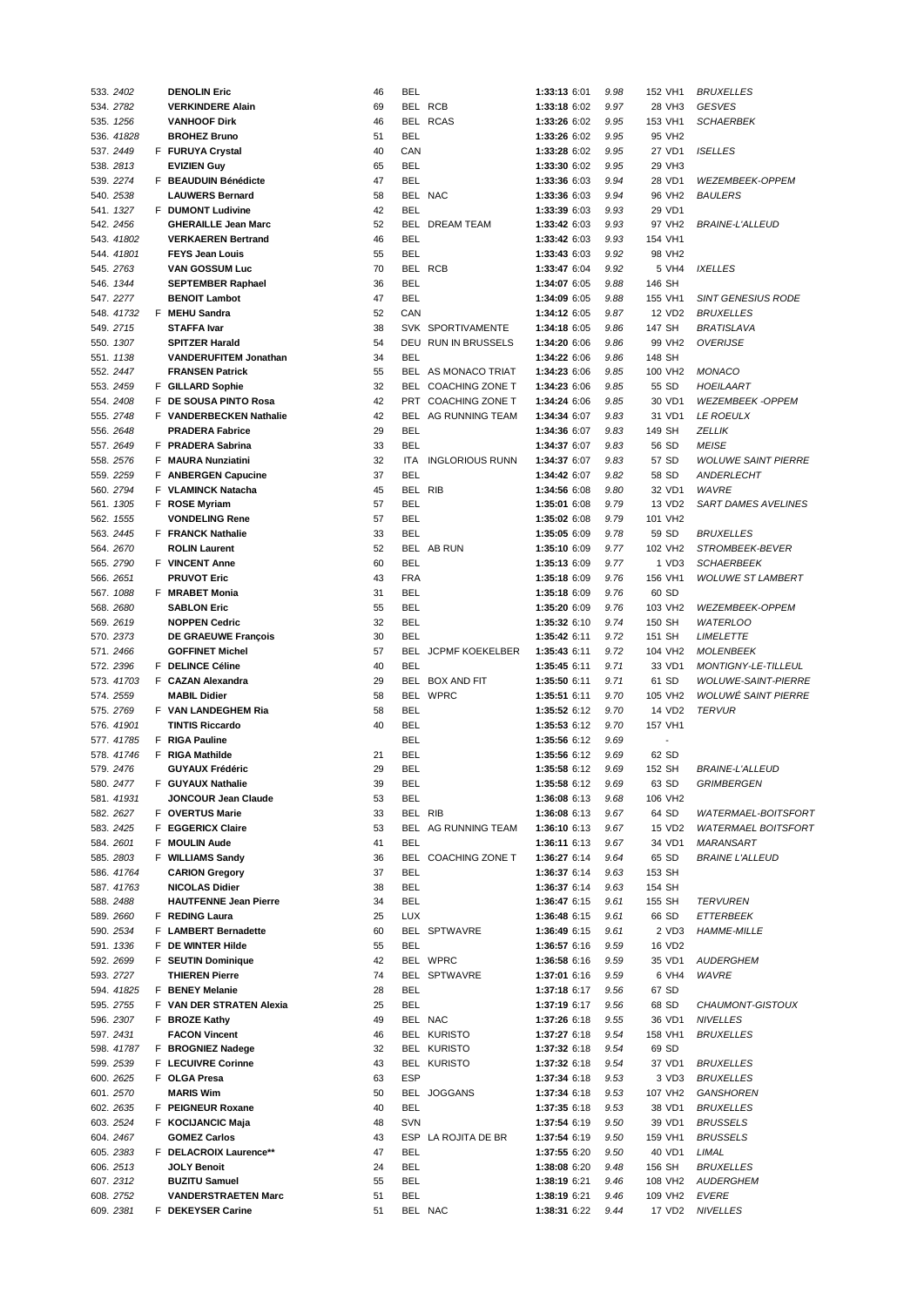|           | 610. 2706  | <b>F</b> SOENENS Barbara        | 46 | BEL        |                           | 1:38:34 6:22 | 9.44 | 41 VD1                   | <b>EVERBERG</b>            |
|-----------|------------|---------------------------------|----|------------|---------------------------|--------------|------|--------------------------|----------------------------|
|           | 611. 2613  | F NICOLAS Isabelle              | 49 |            | FRA WPRC                  | 1:38:34 6:22 | 9.44 | 42 VD1                   | <b>BRUXELLES</b>           |
|           | 612. 2526  | <b>KUBORN David</b>             | 40 |            | BEL WPRC                  | 1:38:34 6:22 | 9.44 | 160 VH1                  | <b>AUDERGHEM</b>           |
|           |            |                                 |    |            |                           |              |      |                          |                            |
|           | 613. 2575  | <b>MATTHYS Bruno</b>            | 50 | BEL        |                           | 1:38:34 6:22 | 9.44 | 110 VH <sub>2</sub>      | <b>WOLUWE ST PIERRE</b>    |
|           | 614.2366   | F DE CLERCQ Annouschka          | 46 | BEL        |                           | 1:38:35 6:22 | 9.43 | 43 VD1                   | <b>WOLVERTEM</b>           |
|           | 615. 41795 | F VILLOTTE Veronique            | 55 | BEL        |                           | 1:38:58 6:24 | 9.40 | 18 VD2                   |                            |
|           | 616. 2332  | F CIOBANU Otilia                | 28 | <b>NLD</b> |                           | 1:39:12 6:24 | 9.38 | 70 SD                    | ETTERBEEK                  |
|           | 617.2581   | F MEIRSSCHAUT Emmanuelle        | 48 | BEL        |                           | 1:39:13 6:25 | 9.37 | 44 VD1                   | <b>UCCLE</b>               |
|           | 618. 41933 | <b>DUFAYE Damien</b>            | 34 | BEL        |                           | 1:39:14 6:25 | 9.37 | 157 SH                   |                            |
|           |            |                                 |    | <b>BEL</b> |                           |              |      | $\overline{\phantom{a}}$ |                            |
|           | 619. 2845  | <b>NR 2845</b>                  |    |            |                           | 1:39:32 6:26 | 9.34 |                          |                            |
|           | 620. 2605  | <b>MUSETTE Samuel</b>           | 44 | <b>BEL</b> |                           | 1:39:34 6:26 | 9.34 | 161 VH1                  | <b>NIVELLES</b>            |
|           | 621. 41826 | F MARCHAL Marie-Anne            | 61 | <b>BEL</b> |                           | 1:39:42 6:26 | 9.33 | 4 VD3                    |                            |
|           | 622. 2293  | <b>BOSSCHEM Olivier</b>         | 47 |            | BEL AXA RUNNING TEA       | 1:39:50 6:27 | 9.32 | 162 VH1                  | <b>BRUXELLES</b>           |
|           | 623. 2434  | F FARNIER Marguerite            | 52 |            | FRA AXA RUNNING TEA       | 1:39:57 6:27 | 9.31 | 19 VD <sub>2</sub>       | ANDERLECHT                 |
|           | 624. 2758  |                                 | 44 |            | BEL JCPMF GENAPPE         | 1:39:59 6:28 | 9.30 | 45 VD1                   | <b>LOUPOIGNE</b>           |
|           |            | F VANDEWEERD Sophie             |    |            |                           |              |      |                          |                            |
|           | 625. 2662  | F REMY Noelle                   | 36 |            | BEL SPTWAVRE              | 1:40:00 6:28 | 9.30 | 71 SD                    | SART DAMES AVELINES        |
|           | 626. 2536  | <b>LAMY Jérôme</b>              | 30 | <b>BEL</b> |                           | 1:40:05 6:28 | 9.29 | 158 SH                   | <b>WATERMAEL-BOITSFORT</b> |
|           | 627. 2586  | F MERLIN Joëlle                 | 40 |            | BEL MYSTÉRE               | 1:40:13 6:28 | 9.28 | 46 VD1                   | <b>BRUXELLES</b>           |
|           | 628. 2775  | F VASCONCELLOS Claudia          | 59 |            | FRA RCB                   | 1:40:23 6:29 | 9.27 | 20 VD2                   | <b>UCCLE</b>               |
|           | 629. 41710 | F FICKERS Laetitia              | 25 |            | BEL ASF                   | 1:40:30 6:30 | 9.25 | 72 SD                    |                            |
|           |            |                                 | 25 | <b>FRA</b> |                           |              |      | 73 SD                    |                            |
|           | 630. 41735 | F LAGUEL Romane                 |    |            |                           | 1:40:30 6:30 | 9.25 |                          | <b>SCHAERBEEK</b>          |
|           | 631. 2375  | <b>DEGREZ Thierry</b>           | 59 |            | <b>BEL JAMES CLUB LLN</b> | 1:40:31 6:30 | 9.25 | 111 VH <sub>2</sub>      | <b>LA HULPE</b>            |
|           | 632. 1262  | F BODEUX Claire                 | 51 | <b>BEL</b> |                           | 1:40:34 6:30 | 9.25 | 21 VD2                   |                            |
|           | 633. 2791  | F VINCENT Louise-Marie          | 47 |            | BEL SPTW                  | 1:40:43 6:30 | 9.23 | 47 VD1                   | <b>WAVRE</b>               |
|           | 634. 2348  | <b>CUENDA José</b>              | 59 | ESP        |                           | 1:40:45 6:30 | 9.23 | 112 VH <sub>2</sub>      | <b>WSP</b>                 |
|           | 635. 2394  | <b>DELHAGE Jean Pierre</b>      | 66 |            | BEL SPTW                  | 1:40:47 6:31 | 9.23 | 30 VH3                   | NIL-ST-VINCENT             |
|           |            |                                 |    |            |                           |              |      |                          |                            |
|           | 636. 2533  | <b>LALOY Philippe</b>           | 49 | <b>BEL</b> |                           | 1:41:02 6:32 | 9.21 | 163 VH1                  | <b>BRUXELLES</b>           |
|           | 637. 41742 | F CORNET Sophie                 | 26 | <b>BEL</b> |                           | 1:41:05 6:32 | 9.20 | 74 SD                    |                            |
|           | 638. 2475  | <b>GUILMAIN Jean</b>            | 63 |            | BEL LDLV                  | 1:41:05 6:32 | 9.20 | 31 VH3                   | <b>VILVORDE</b>            |
|           | 639. 41840 | F VANDEN ABEELE Christine       | 55 | <b>BEL</b> |                           | 1:41:14 6:32 | 9.19 | 22 VD2                   |                            |
|           | 640. 2766  | F VANHEUVERZWIJN Yaelle         | 29 | <b>BEL</b> |                           | 1:41:27 6:33 | 9.17 | 75 SD                    | <b>BRUXELLES</b>           |
|           |            |                                 |    |            |                           |              |      |                          |                            |
|           | 641. 41709 | F VILAIN Chloe                  | 28 | <b>BEL</b> |                           | 1:41:28 6:33 | 9.17 | 76 SD                    |                            |
|           | 642. 2807  | F WUILLE Ludivine               | 23 |            | BEL BTC - ENJAMBÉE        | 1:41:33 6:34 | 9.16 | 77 SD                    | <b>TERVUREN</b>            |
|           | 643. 2600  | F MOSSERAY Virginie             | 34 | <b>BEL</b> |                           | 1:41:33 6:34 | 9.16 | 78 SD                    | <b>SCLAYN</b>              |
|           | 644. 41693 | NR 41693                        |    | <b>BEL</b> |                           | 1:41:35 6:34 | 9.16 | $\overline{\phantom{a}}$ |                            |
|           | 645. 2577  | <b>F</b> MAUS Christel          | 45 | <b>BEL</b> |                           | 1:41:36 6:34 | 9.16 | 48 VD1                   | <b>BRUXELLES</b>           |
|           | 646. 1723  | <b>VARVENNE Eric</b>            | 54 | <b>BEL</b> |                           | 1:41:38 6:34 | 9.15 | 113 VH2                  |                            |
|           |            |                                 |    |            |                           |              |      |                          |                            |
|           | 647.2397   | F DELIRE Laurence               | 54 | <b>BEL</b> |                           | 1:41:43 6:34 | 9.14 | 23 VD2                   | <b>WATERLOO</b>            |
|           | 648. 41729 | ROELANT DU VIVIER Benjamin      |    | <b>BEL</b> |                           | 1:41:51 6:35 | 9.13 | $\overline{a}$           |                            |
|           | 649. 1545  | F SLOMP Sasvia                  | 56 | <b>BEL</b> |                           | 1:41:53 6:35 | 9.13 | 24 VD2                   |                            |
|           | 650. 2630  | F PARRA AVILA Rocio             | 44 | <b>BEL</b> |                           | 1:41:56 6:35 | 9.12 | 49 VD1                   | <b>GRAND-LEEZ</b>          |
|           | 651.2578   | F MCLAUGHLIN Cara               | 46 | <b>IRL</b> |                           | 1:41:59 6:35 | 9.12 | 50 VD1                   | <b>BRUSSELS</b>            |
|           | 652. 2382  | DE KEYSER Rudy                  | 47 | <b>BEL</b> |                           |              | 9.12 | 164 VH1                  |                            |
|           |            |                                 |    |            |                           | 1:41:59 6:35 |      |                          | <b>BRAINE LE COMTE</b>     |
|           | 653. 2272  | F BAWIN Brigitte                | 65 |            | BEL JAMES                 | 1:42:03 6:35 | 9.11 | 5 VD3                    | <b>BOUSVAL</b>             |
|           | 654. 1114  | F GROGNET Sonia                 | 56 |            | BEL JAMES                 | 1:42:03 6:36 | 9.11 | 25 VD2                   |                            |
|           | 655. 1116  | <b>ROMERS Eric</b>              | 56 | <b>BEL</b> |                           | 1:42:04 6:36 | 9.11 | 114 VH2                  |                            |
|           | 656. 1312  | <b>PETROVSZKI Tibor</b>         | 43 | HUN        |                           | 1:42:09 6:36 | 9.10 | 165 VH1                  | <b>NOSSEGEM</b>            |
|           | 657.2765   | <b>F</b> VAN HAUTE Pauline      | 25 |            | BEL ENJAMBÉE              | 1:42:33 6:37 | 9.07 | 79 SD                    | <b>BRUXELLES</b>           |
|           | 658. 2505  | JACMART Manuel                  | 27 | BEL        |                           | 1:42:33 6:37 |      |                          |                            |
|           |            |                                 |    |            |                           |              | 9.07 | 159 SH                   | <b>VIROINVA</b>            |
|           | 659. 1286  | F NOTEZ Stephanie               | 42 | BEL        |                           | 1:43:01 6:39 | 9.03 | 51 VD1                   |                            |
|           | 660. 41705 | <b>LECLOUX Nicolas</b>          | 35 | BEL        |                           | 1:43:01 6:39 | 9.03 | 160 SH                   |                            |
|           | 661. 1335  | F LECONTE Sophie                | 42 |            | BEL WPRC                  | 1:43:04 6:39 | 9.02 | 52 VD1                   |                            |
|           | 662. 2843  | <b>LEVEQUE Bastien</b>          | 38 | <b>BEL</b> |                           | 1:43:13 6:40 | 9.01 | 161 SH                   |                            |
|           | 663. 1120  | F DE COCQ Francoise             | 53 |            | BEL JAMES                 | 1:43:14 6:40 | 9.01 | 26 VD2                   |                            |
|           | 664.2384   | F DELAERE Benedicte             | 54 |            | BEL JAMES CLUB LOUV       | 1:43:15 6:40 | 9.01 | 27 VD2                   | <b>LA HULPE</b>            |
|           |            |                                 |    |            |                           |              |      |                          |                            |
|           | 665.2363   | F DECKERS Marie-Noelle          | 40 | BEL        |                           | 1:43:20 6:40 | 9.00 | 53 VD1                   | <b>EVERE</b>               |
|           | 666.2411   | DE WOLF Damien                  | 48 | BEL        |                           | 1:43:22 6:41 | 9.00 | 166 VH1                  | MARCQ                      |
|           | 667.2688   | <b>SCHAFF Alain</b>             | 50 | BEL        |                           | 1:43:22 6:41 | 9.00 | 115 VH2                  | <b>BRUXELLES</b>           |
|           | 668. 2815  | VAN LOO Armand                  | 72 | BEL        |                           | 1:43:23 6:41 | 9.00 | 7 VH4                    |                            |
|           | 669. 2492  | <b>HERAUT Jean Mary</b>         | 61 |            | BEL JCPMF WOLUWE          | 1:43:30 6:41 | 8.99 | 32 VH3                   | LIMAL                      |
|           |            |                                 |    |            |                           |              |      |                          |                            |
|           | 670. 1528  | <b>MATAGNE Michel</b>           | 50 | BEL        |                           | 1:43:32 6:41 | 8.98 | 116 VH2                  | <b>EVERE</b>               |
|           | 671. 1534  | F MUSTONEN Kati                 | 50 | <b>FIN</b> |                           | 1:43:33 6:41 | 8.98 | 28 VD2                   | <b>EVERE</b>               |
|           | 672. 41700 | <b>HUON Pierre</b>              | 67 |            | BEL RCB                   | 1:43:33 6:41 | 8.98 | 33 VH3                   |                            |
|           | 673.2276   | <b>BELLOSSI Philippe</b>        | 58 | <b>FRA</b> |                           | 1:43:36 6:41 | 8.98 | 117 VH2                  | <b>IXELLES</b>             |
|           | 674. 2452  | F GALLE Linde                   | 33 | <b>BEL</b> |                           | 1:44:10 6:44 | 8.93 | 80 SD                    | <b>BRUGGE</b>              |
|           | 675. 2636  | F PENNANT Nathalie              | 52 |            | BEL NAC NIVELLES          | 1:44:14 6:44 | 8.92 | 29 VD2                   | <b>NIVELLES</b>            |
|           |            |                                 |    |            |                           |              |      |                          |                            |
|           | 676. 2515  | F JONCKERS Jacqueline           | 55 |            | BEL NAC                   | 1:44:15 6:44 | 8.92 | 30 VD2                   | <b>ITTRE</b>               |
|           | 677. 2595  | F MILIS Lauriane                | 31 | BEL        |                           | 1:44:25 6:45 | 8.91 | 81 SD                    | ETTERBEEK                  |
|           | 678. 2474  | F GRIMONPREZ Lien               | 31 | BEL        |                           | 1:44:48 6:46 | 8.87 | 82 SD                    | <b>GENT</b>                |
|           | 679. 41905 | <b>IHSSEN Holge</b>             | 56 | BEL        |                           | 1:45:10 6:48 | 8.84 | 118 VH2                  |                            |
|           | 680. 2687  | <b>SCAUFLAIRE Philippe</b>      | 55 | BEL        |                           | 1:45:24 6:48 | 8.82 | 119 VH2                  | WEZEMBEEK-OPPEM            |
|           | 681.41743  | F MAUDET Maita                  | 40 | <b>FRA</b> |                           | 1:45:29 6:49 | 8.82 | 54 VD1                   | <b>BRUXELLES</b>           |
|           |            |                                 |    |            |                           |              |      |                          |                            |
|           | 682. 41903 | <b>THEOELIS Alexandre</b>       |    | BEL        |                           | 1:45:31 6:49 | 8.81 |                          |                            |
|           | 683. 2239  | <b>GLENISSON Eddy</b>           | 72 | BEL        |                           | 1:45:34 6:49 | 8.81 | 8 VH4                    |                            |
| 684. 2742 |            | <b>VAN CRAENENBROECK Pascal</b> | 55 |            | BEL LDLV                  | 1:45:34 6:49 | 8.81 | 120 VH2                  | WAYS                       |
|           |            |                                 |    |            |                           |              |      |                          |                            |
|           | 685. 2590  | F MEURISSE Bernadette           | 62 |            | <b>BEL KURISTO</b>        | 1:46:02 6:51 | 8.77 | 6 VD3                    | <b>KRAAINEM</b>            |
|           | 686. 2335  | F COEURDEROI Pascale            | 55 |            | BEL RUN IN BRUSSELS       | 1:46:31 6:53 | 8.73 | 31 VD2                   | <b>BRUXELLES</b>           |